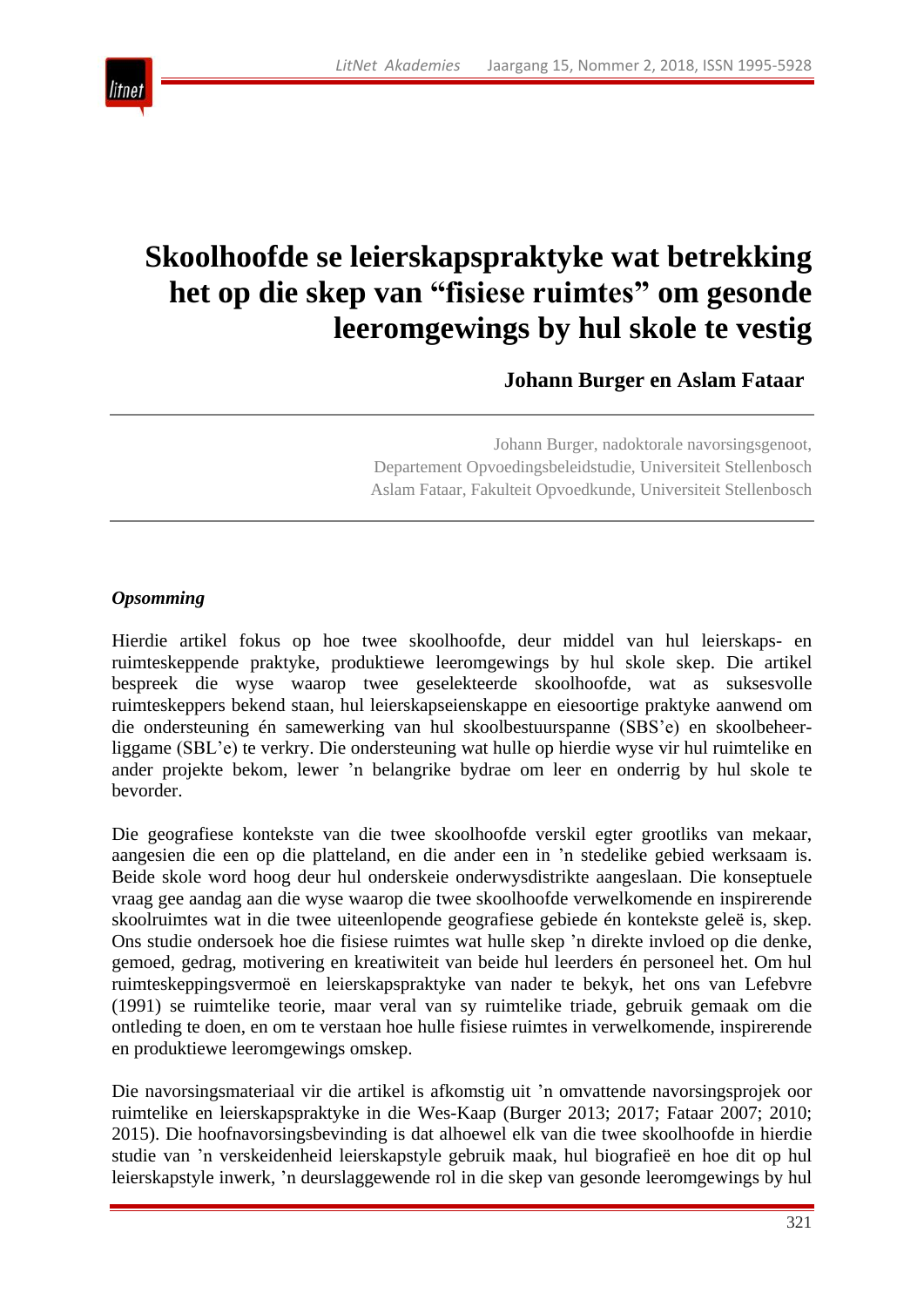skole speel. Ons het bevind dat hierdie skoolhoofde hul leierskaps- en ruimtelike praktyke instinktief en intuïtief aanwend. Hulle besit 'n buitengewone vermoë om inspirerende en kreatiewe leeromgewings vooraf te visualiseer, te artikuleer, en dit met die ondersteuning van ander suksesvol te skep. Hierdie skoolhoofde bevorder professionele interaksie onder hul personeel, wat tot verhoogde kollegiale samewerking en ondersteuning en die bereiking van hul skole se doelwitte lei.

Die ander belangrike bevinding is dat hierdie skoolhoofde kreatief te werk gaan om fisiese ruimtes by hul skole in nuwe voorgestelde ruimtes ("mental spaces")<sup>1</sup> te omskep, wat ten doel het om hul leerders se verbeelding te prikkel en denke te stimuleer. Terwyl hulle voortgaan om hierdie voorgestelde ruimtes te skep, skep hulle ook terselfdertyd sosiale ruimtes ("social spaces‖) om hul leerders se emosionele en sosiale behoeftes te bevredig. Die resultaat van hul ruimtelike en leierskapspraktyke is die vestiging van veilige en gesonde leeromgewings wat 'n positiewe uitwerking op leerderprestasie by hul skole het.

**Trefwoorde:** klaskamerpraktyke; leeromgewings, leierskap; leierskapspraktyke; ruimtelike praktyke; skoolleierskap; transformerende leierskap

## *Abstract*

### **The leadership practices of school principals in respect of creating "physical spaces" to establish healthy learning environments in their schools**

This article concentrates on how two principals have utilised their leadership and spatial practices in order to establish productive learning environments at their schools. The research for this article took place as a result of our concern over the quality of education and the drop in learner achievement in South African schools. The focus of the research was on investigating the relationship between the leadership practices of the principals and the establishment of healthy learning environments at their schools. Our research privileged the principals' work in respect of their utilisation of physical space in order to establish optimal learning environments at their schools. We argue that the schools' architecture, gardens, furniture, lay-out, classroom semiotics, use of colour and various uses of physical space play an important role in enhancing the quality of human relationships in these environments. We view a school's physical space as any natural space that is perceived via one's senses, and which can influence one's movement, thoughts and behaviour. The utilisation of space is therefore deemed as crucial in establishing conducive educational milieus.

This article is a response to the apparent lack of capacity and skills among principals to work productively with the extant physical spaces in their schools. We challenge this limited view about principals by discussing how two of them have gone about creating physical space in their primary schools. The geographical contexts of the two schools are vastly different: one is in an affluent rural location, while the other is in an impoverished urban context. Their class and cultural contexts are also different: the school in the rural location is attended mostly by Christian middle-class white learners and some non-white learners, while the urban school has working-class and lower middle-class Muslim learners. Both schools are regarded as high-performing schools in their respective districts. The conceptual focus of the research concentrated on how the two school principals went about turning their schools into inviting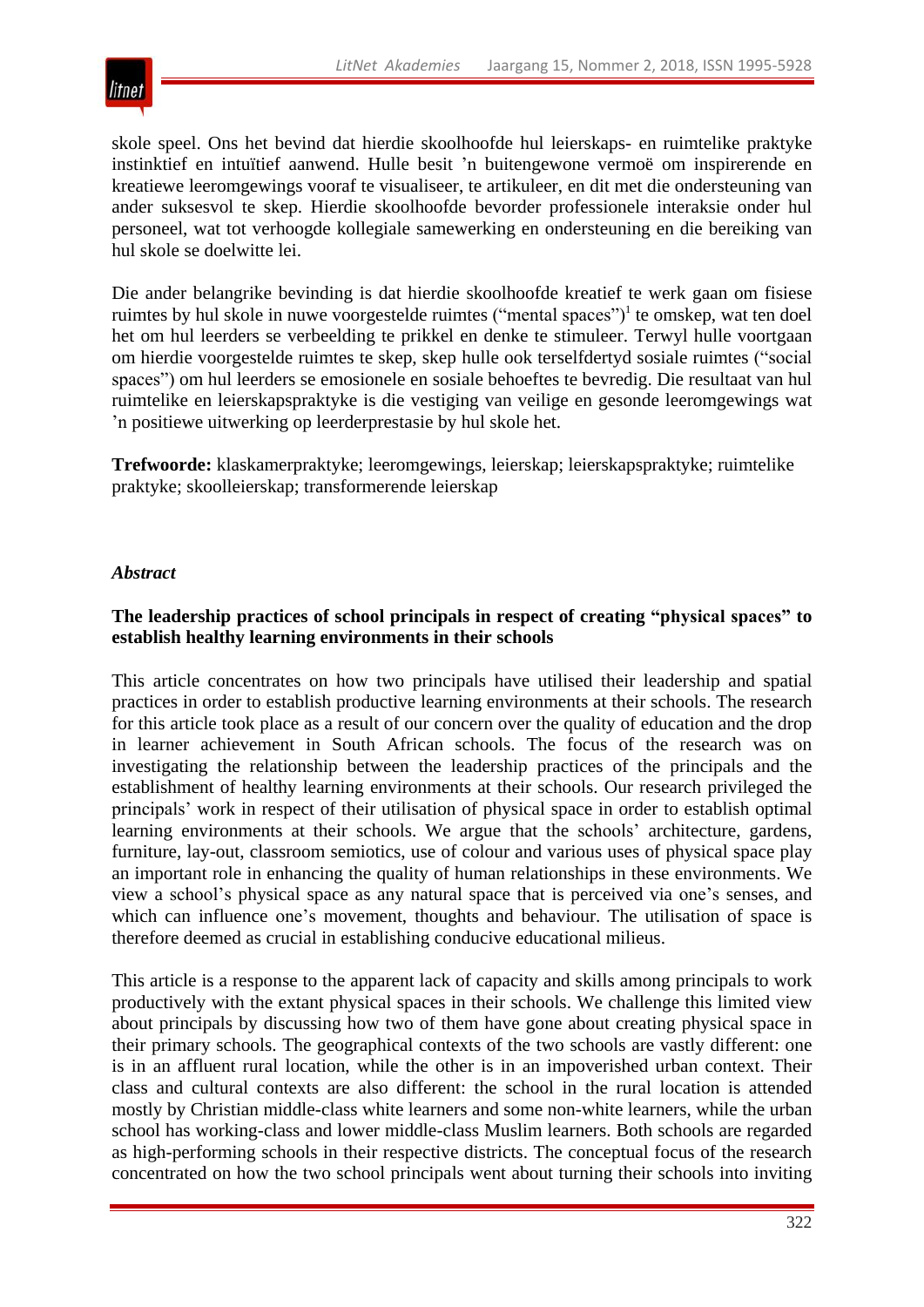

and inspiring educational spaces and how the physical spaces that they established have influenced the thoughts, behaviour, motivation and creativity of the learners and teachers at their schools.

We base our analysis of the spatial practices of the two principals on the work of the renowned French sociologist Henri Lefebvre, whose spatial theories, especially his notion of a spatial triad, provide a theoretical framework and an interpretive lens to understand the two principals' leadership practices in their establishment of productive educational spaces at their schools. According to Lefebvre, space is constituted by three dimensions, namely perceived, conceived and lived space. He argues that it is out of the integration and interwovenness of these three dimensions that "lived space" is generated. Each of the three spatial dimensions is important to understanding how space is created. He points out that through his work he "does not aim to produce a (or the) discourse on space, but rather to expose the actual production of space by bringing together various kinds of space, and the modalities of their genesis together within a single theory" (1991:61). Although Lefebvre sees these three dimensions of space as part of a totality, we concentrate in this article on the *physical dimension of space* in the creation of productive learning environments. We acknowledge the importance of the other two dimensions of space in the article, but have chosen to foreground physical space in this discussion. Concentrating on physical space is motivated by our aim to present the reader with an understanding of how physical space, as the generative platform for ensuing spatial practices, is constituted. Articles that we intend writing later will focus on the mental (conceived space) and social (lived space) dimensions of space respectively.

The material for this article was drawn from a comprehensive qualitative research project on space and school leadership in the Western Cape (see Burger 2017; Fataar 2007). Based on the interpretive paradigm, we have positioned our research in relation to discourses about school leadership and spatial practices which are aimed at improving teaching or classroom practices through the creation of alternative and enhanced new physical learning environments. We have placed the emphasis on a holistic view of how the two principals constructed their spatial practices intuitively and instinctively in their specific contexts, which resulted in new and innovative learning spaces or learning environments (Silverman 2000).

The purpose of our research was to understand the practices and experiences of the two principals, coupled with the support and cooperation of the schools' SMTs, SGBs, learners and parents with regard to the establishment of healthy learning environments at the schools. The research was based on semi-structured interviews with each principal, focus group meetings with selected school constituents, and in-depth observations at each school. By giving the principals the opportunity to tell us how they productively utilised the physical space at their school, we were able to gain an incisive understanding of their perceptions, definitions, meanings and approaches associated with their leadership approaches in relation to space-making.

The main research finding is that although each of the principals used a variety of leadership styles, their biographies and how they implemented their leadership styles, play a crucial role in the creation of healthy learning environments in their schools. We found that these principals are instinctive or intuitive spatial practitioners. They possess an extraordinary ability to visualise and articulate the emergence of inspirational and creative learning spaces and, with the support of others, turn their schools into accomplished learning environments.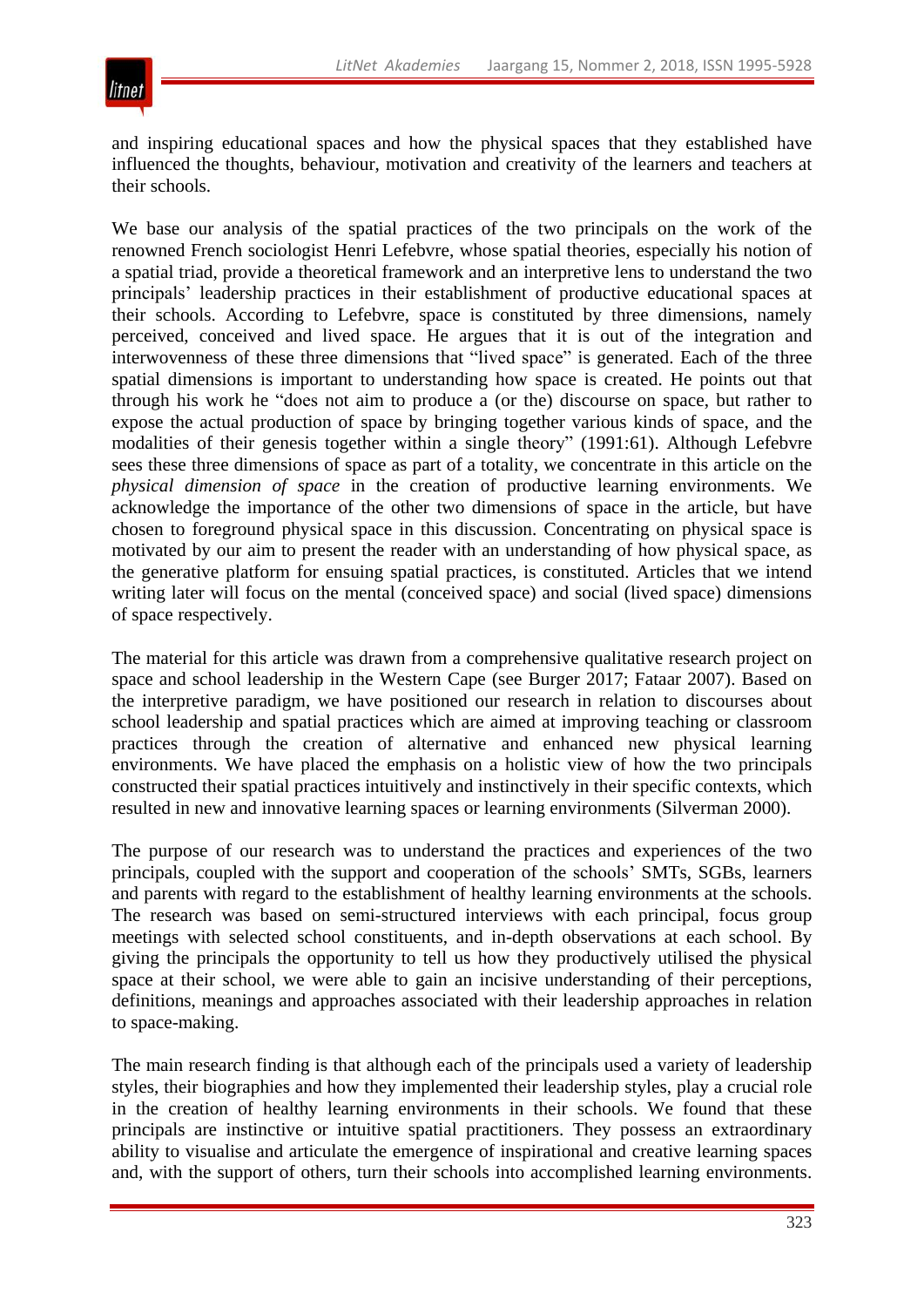

Their ability to promote professional interaction among their staff leads to increased collegial cooperation and support and the achievement of their schools' goals.

The other important finding is that the two principals work creatively to transform physical spaces at their schools into new spaces which have the potential to stimulate their learners' imagination and thinking. An outflow of their productive spatial practices is an environment that is sensitive to the emotional and social needs of their learners and teachers. Overall, it can be said that an outcome of the selected principals' spatial and leadership practices is the establishment of safe and healthy learning environments that have a positive impact on learner performance at their schools.

**Keywords:** classroom practices; leadership; leadership practices; learning environments; spatial practices; transformational leadership

### **1. Inleiding**

Die Suid-Afrikaanse onderwys is onder druk om te presteer om die kommerwekkende afname in leerderprestasie in skole aan te spreek. Ons artikel is 'n reaksie op hierdie nasionale probleem asook op navorsing wat daarop dui dat 80% van Suid-Afrikaanse skole, veral in wiskunde, wetenskappe en tegnologie nie die mas opkom nie (Taylor 2008:2; 2014; Hoadley, Christie en Ward 2009:374; Spaull, Van der Berg, Wills, Gustafsson en Kotzé 2016:4; Van der Berg 2016:8). Hoadley e.a. (2009) is van mening dat dit gedeeltelik die gevolg mag wees van die feit dat hierdie skole nie effektief gelei of bestuur word nie, en skoolinfrastruktuur en skoolterreine nie in stand gehou word nie, met die gevolg dat opvoeders en leerders dit moeilik vind om hulself onder sulke omstandighede gemotiveerd, toegewyd en gedissiplineerd te hou. Hierdie artikel is dus verder in reaksie op die oënskynlike gebrek aan kennis by sommige skoolhoofde hoe om die potensiaal wat in skoolruimtes of leeromgewings opgesluit lê, in die beste belang van hul leerders en opvoeders te ontsluit.

Navorsing rakende Suid-Afrikaanse skoolleierskap fokus hoofsaaklik op beleidsaspekte en die opleiding en ontwikkeling van skoolhoofde, eerder as op die alledaagse werk wat hulle doen (Bush 2007; 2008; Heystek 2007; 2011; 2015; Christie 2008; 2010; Hoadley en Ward 2008). Christie (2010:697) is van mening dat dit moontlik daaraan toegeskryf kan word dat navorsers leierskapsnavorsing uit die VSA, Europa en Australië gebruik om Suid-Afrikaanse skoolleierskap te ondersoek. Ons is egter van mening dat plaaslike leierskapsnavorsing meer aandag moet skenk aan wat Suid-Afrikaanse skoolhoofde daagliks doen en hoe hulle hul leierskaps- en ruimtelike praktyke inspan om leer en onderrig by hul skole te bevorder.

Geen skoolhoof kan leerruimtes of enige ander fisiese ruimte alleen skep nie. Om fisiese ruimtes te skep word die ondersteuning en samewerking van alle rolspelers, veral dié van die SBS en SBL, wat ander groeperinge by skole verteenwoordig, benodig.

Fisiese ruimtes is enige ruimte wat ons deur middel van ons sintuie kan waarneem en wat ons bewegings, denke en gedrag beïnvloed (Lefebvre 1991:38). Voorbeelde hiervan is skoolingange, parkeerruimtes, tuine, ornamentele versierings soos visdammetjies, spuitfonteine en labirinte, paadjies wat tot hoofingange lei, voorportale, administratiewe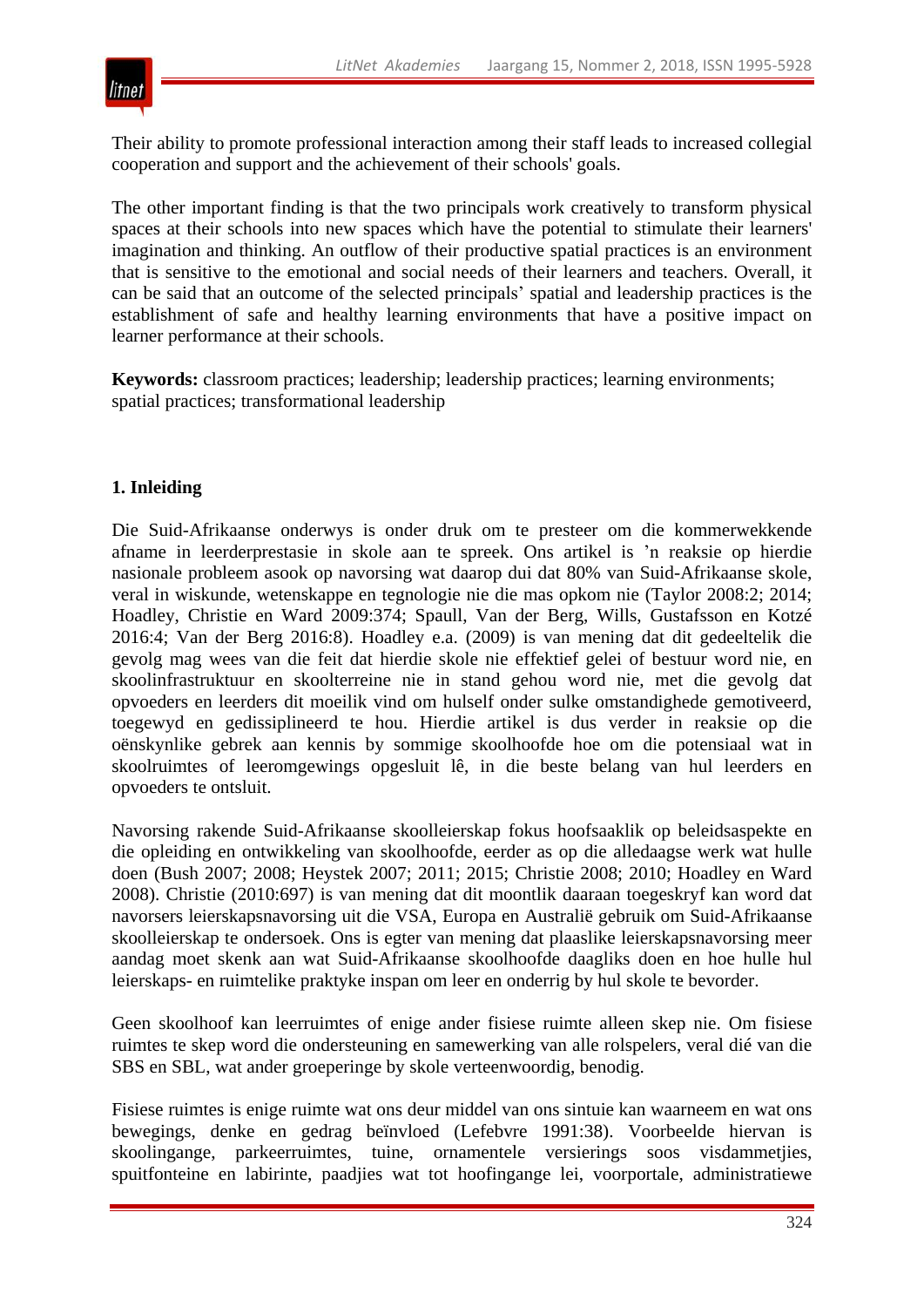

kantore, gange, klaskamers, sale, pawiljoene en enige ander infrastruktuur wat op skoolterreine aangebring is.

Ons studie het bevind dat daar feitlik géén ruimtelike of enige ander navorsing bestaan wat die verband tussen leierskapspraktyke, die skep van fisiese ruimtes en leerderprestasie verklaar nie. Dit geld ook vir navorsing wat verband hou met hoe fisiese ruimtes in effektiewe aantreklike en inspirerende leeromgewings omskep word. Ons studie is dus 'n poging om hierdie gaping in die navorsingveld te vul en deur middel van die artikulering en generering van nuwe diskoerse die ruimtelike praktyke van skoolhoofde in die domein van opvoedkundige beleidstudies te plaas. Ons wou kyk tot watter mate skoolhoofde met hul personeel oor onderwysaangeleenthede en ruimteskepping gesels of reflekteer met die doel om hul skoolpraktyke te verbeter en om produktiewe leeromgewings volhoubaar te maak. Die "Schools that Work"-verslag dui egter op die teendeel: dat Suid-Afrikaanse skoolhoofde en opvoeders nie genoegsame tyd opsy sit om met mekaar oor hul werk óf praktyke te praat, eerlike terugvoering aan mekaar te gee en daaroor te reflekteer nie (Hattie 2012).

Skoolhoofde kan opvoeders deur middel van effektiewe terugvoering en die artikulering van hul leierskaps-, bestuurs- en ruimteskeppingspraktyke inspireer om hul eie produktiewe leeromgewings self te skep en hul klaskamerpraktyke nog verder te verbeter. Skoolhoofde kan deur middel van effektiewe leierskap, wat 'n verskeidenheid toepaslike leierskapstyle insluit, naamlik onderrig-, onderhandelings-, verspreide en transformerende leierskap, 'n noemenswaardige bydrae tot die skep van produktiewe leeromgewings lewer. Indien skoolhoofde nie oor 'n aanvoeling vir ruimteskepping of oor die nodige leierskapsvaardighede beskik nie, kan hulle wel van die Geïntegreerde Gehalte- en Bestuurstelsel (GGBS), wat vir jaarlikse taksering van opvoeders gebruik word, as 'n rigtingwyser gebruik maak om hulle met die skep van produktiewe leerruimtes te help. Hulle kan GGBS-prestasiestandaard 1, naamlik "die skepping van 'n leeromgewing wat leer en onderrig bevorder", vir dié doel gebruik, omrede dit, soos die bewoording daarvan aandui, die nodige elemente daarvoor bevat.

Hierdie artikel is gegrond op die praktyke en vaardighede van twee mense wat op grond van hul leerders se goeie akademiese en eksterne sistemiese uitslae geselekteer is. Hul eiesoortige leierskaps- en ruimtelike praktyke gekoppel aan hul unieke biografieë lewer 'n besondere bydrae tot hul skole se bewese suksesse. Dit is veral hul biografieë wat 'n invloed op hul strategiese denke uitoefen en wat tot die skepping van produktiewe leerruimtes by hul skole, lei. Dit gee ook aanleiding tot die werkswyses van hoe hulle fisiese ruimtes in voorgestelde en sosiale of beleefde ruimtes omskep. Die plattelandse laerskool, wat beperkte skoolruimtes het, is ongeveer 50 km buite die grense van 'n groot metropool geleë. Dit word deur 'n gegoede middelklaswoonbuurt en pragtige natuur omring. Dit bedien hoofsaaklik 905 Christen-leerders.

Die stedelike laerskool, daarenteen, is binne 'n groot metropool geleë en het uiters beperkte skoolruimtes. Daar is géén ruimtes groot genoeg waarop sport aangebied kan word nie. Die enigste oop stuk grond is 'n sementblad wat tussen klaskamers geleë is, en wat die skool as 'n ―saal‖ aanwend, mits die weer dit toelaat. Die skool word deur 'n werkersklas- en laermiddelklaswoonbuurt omring en word letterlik deur woonhuise vasgepen. Dit bedien 724 Moslem-leerders.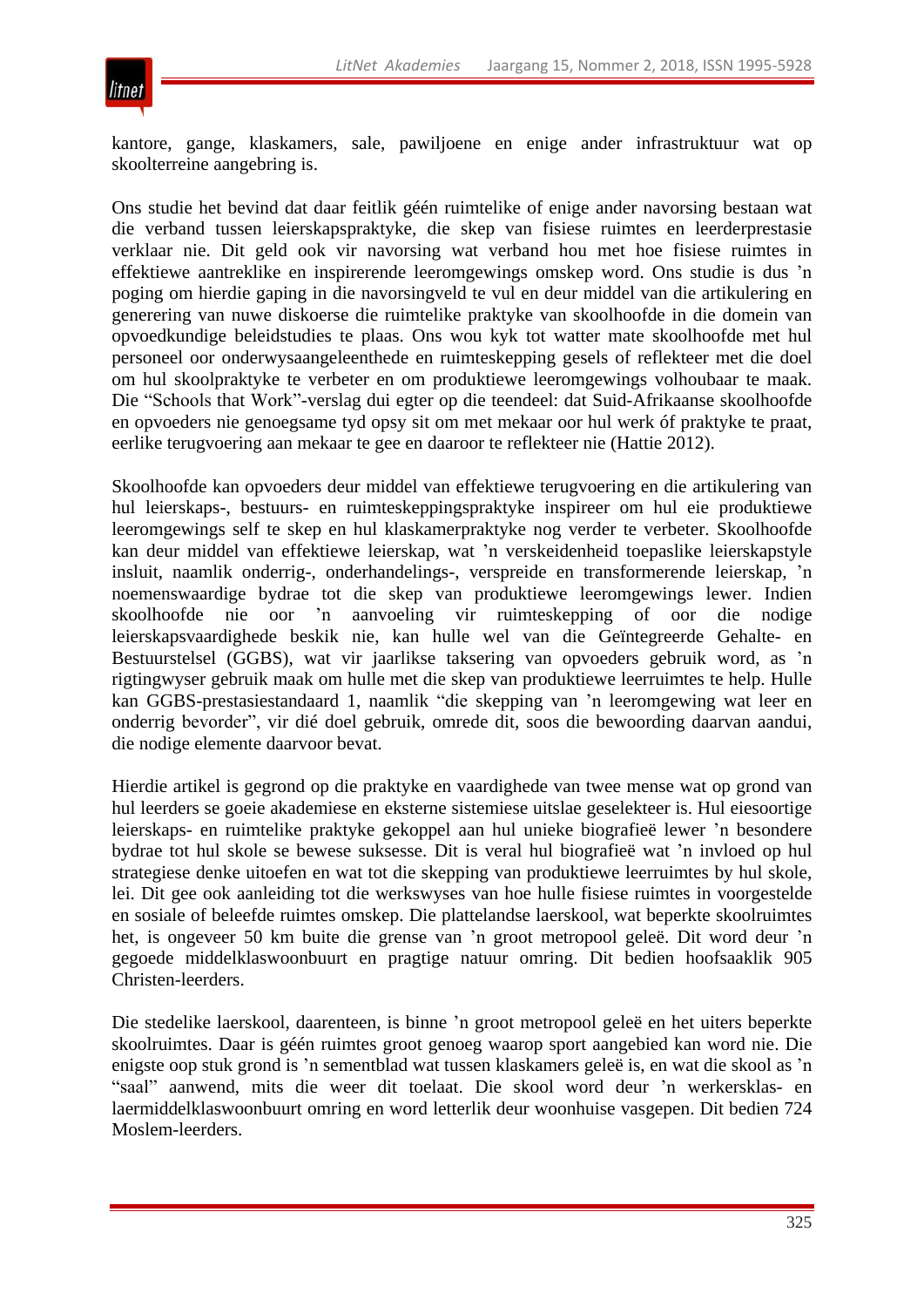

Ons artikel is gebaseer op die werke van Henri Lefebvre (1901–1991), 'n Franse sosioloog en ruimtelike teoretikus. Dit is Lefebvre (1991) se ruimtelike teorieë, veral sy ruimtelike triade, wat ons 'n ontledingsraamwerk en beskrywende vertolking bied om te probeer verstaan hoe skoolhoofde leeromgewings deur middel van hul leierskap- en ruimtelike praktyke skep en organiseer. Volgens Lefebvre beslaan ruimte drie dimensies, naamlik fisiese, voorgestelde en sosiale ruimtes, en wanneer hierdie drie elemente met mekaar geïntegreer en verweef word, word ruimte geskep (1991:38–9). Ruimte is soos die spreekwoordelike "driebeenpot" en benodig al drie om staande te bly, of as produktiewe ruimte beskou te word. Al drie ruimtes is dus ewe belangrik, aangesien hulle met mekaar verweef is en 'n invloed op mekaar het. Lefebvre (1991:16) bring die drie dimensies van ruimte in sy ruimtelike triade bymekaar, en verklaar:

The project I am outlining, however, does not aim to produce a (or the) discourse on space, but rather to expose the actual production of space by bringing the various kinds of space and the modalities of their genesis together within a single theory.

Alhoewel Lefebvre (1991) die drie dimensies van ruimte as 'n geheel sien en nooit apart beskryf nie, gaan ons in hierdie artikel konsentreer op die skep van slegs die "fisiese dimensie" van ruimte aangesien dit as grondslag dien vir die skep van produktiewe leeromgewings. Die doel hiervan is om aan die leser die grondslag van ruimteskepping, naamlik fisiese ruimte, voor te hou. Die skepping van die ander twee dimensies van ruimte, naamlik voorgestelde en sosiale ruimte, gaan ons in ons opvolgartikels uiteensit.

Lefebvre (1991:53) voer aan dat "every society produces a space, its own space", en ons is van mening dat skoolhoofde, met die ondersteuning van hul skoolbeheerliggame (SBL) en skoolbestuurspanne (SBS), ook hul eie aantreklike en stimulerende skoolruimtes kan skep wat die akademiese sowel as sosiale behoeftes by hul skole bevredig. Alhoewel die drie ruimtes 'n geïntegreerde eenheid vorm, bepaal fisiese ruimtes grotendeels watter tipe leer en onderrig in daardie leeromgewings plaasvind. Chism (2006:2) verduidelik: "The ways in which physical space is designed, shape the learning that happens in that space." Scott-Webber e.a. (2014) is egter van mening dat feitlik enige fisiese ruimte, binne of buite 'n skoolgebou, as 'n potensiële leerruimte beskou kan word. Ons stem met hulle saam en voeg by dat opvoedkundige doelwitte ook in gedagte gehou moet word, aangesien hoe 'n leeromgewing geskep en georganiseer word, 'n belangrike ondersteunende rol in die oordrag van kennis speel.

Erlauer (2003), Furman (2009) en Wolfe (2010) voel sterk dat fisiese leerruimtes die onderrig- en leerprosesse wat daarbinne plaasvind, moet ondersteun. Hulle rig 'n versoek aan argitekte "[to build] a brain compatible classroom ... Brain compatible learning is understanding what the brain needs for optimal learning potential and then creating a physical teaching environment to accommodate those needs" (Furman 2009).

Scott-Webber e.a. (2014:161) sluit by hulle aan en is van mening: "The physical place (or space) makes an important contribution to how the brain gathers information", en Lengel en Kuczala  $(2010:23-9)$  voer aan dat "the brain learns through the processing of sensory information from its surrounding environments". Dit is dus van kardinale belang dat skoolhoofde en opvoeders leerruimtes of leeromgewings so sal skep dat dit 'n ondersteunende rol in die oordrag van kennis asook in kognitiewe sowel as sosiale ontwikkeling sal speel.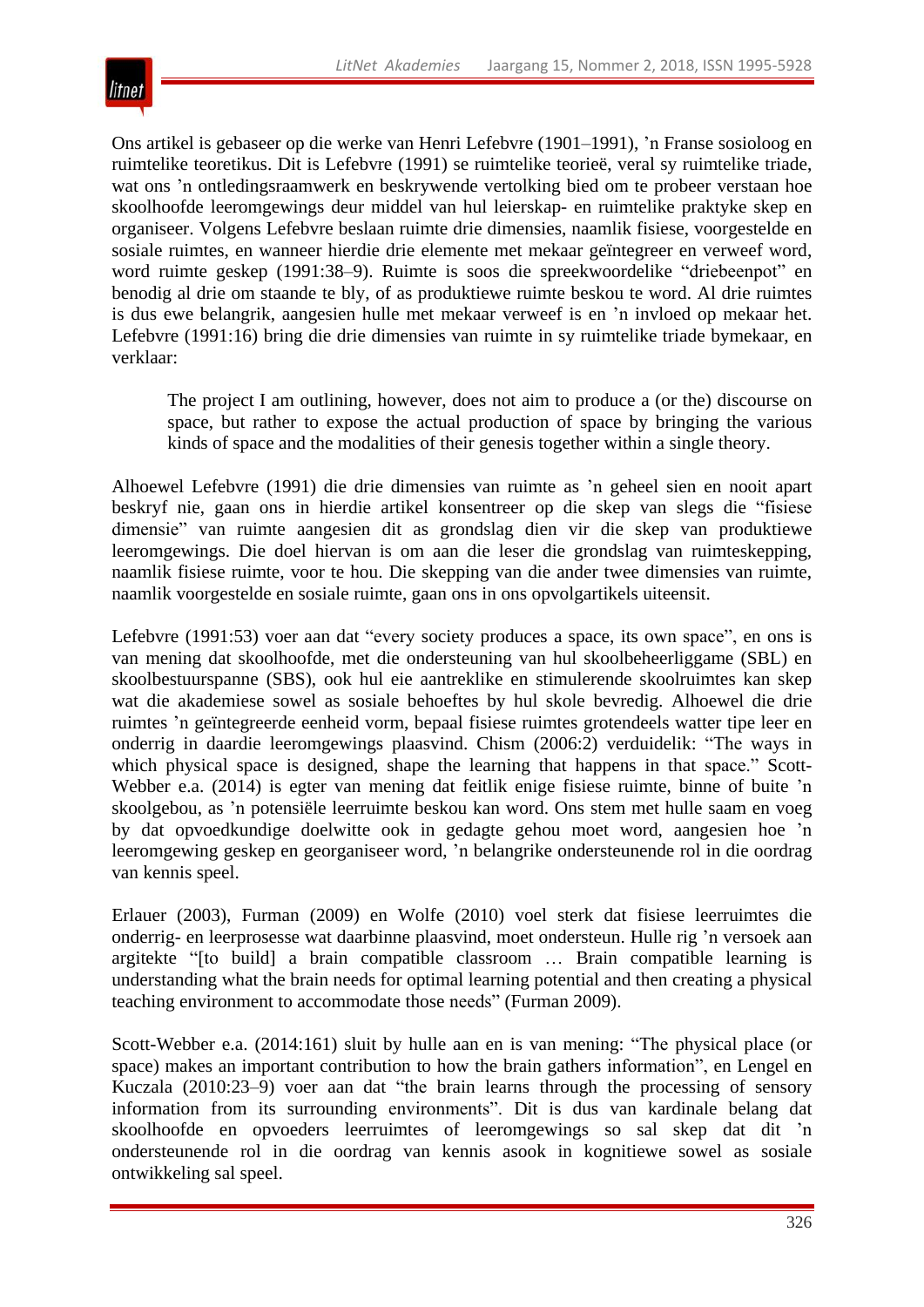

Daar moet egter teen gewaak word om nie te simplisties na die skepping van skoolruimtes te kyk nie, aangesien ruimte volgens Lefebvre (1991) 'n komplekse konsep is om te ontleed en te verstaan. 'n Skool of klaskamer moet nie net as 'n fisiese struktuur of fisiese ruimte beskou word wat wag om met die leerders se liggame en opvoeders se praktyke gevul te word nie (Nespor 1997; Jacklin 2004; Fataar 2015). Dit is ook meer as net die visuele infrastruktuur wat waargeneem word: dit beslaan ruimte wat direk tot 'n mens se sintuie spreek. Ruimte beïnvloed 'n mens se denke, gemoed en gedrag, en bepaal byvoorbeeld watter roetes ons daagliks neem. 'n Persoon mag byvoorbeeld besluit om ná werk eerder 'n langer roete huis toe te neem, om 'n mooi meer of rustige golwende landskap, eerder as om die kortste roete, wat deur 'n industriële gebied vleg, te neem. Die rede mag wees dat die persoon die langer maar mooier roete verkies omrede dit 'n kalmerende of opheffende gevoel by hom of haar kan voortbring, of hom of haar ná 'n uitputtende dag by die werk kan laat ontspan of ontlaai. Volgens Lefebvre (1991) beïnvloed fisiese ruimtes of ruimtelike praktyke hoe ons dink, voel en optree. Leeromgewings wat geskep word om aantreklik en inspirerend te wees, het volgens hom die potensiaal om leerders te stimuleer en hul gemoed te lig, oefen 'n tipe aantrekkingskrag op leerders uit, en word 'n leerruimte waarbinne die leerders graag wil wees.

Skoolhoofde kan deur die invoeging van kleur, lig, lug, klank, diagramme of prente fisiese ruimtes in voorgestelde ruimtes omskep wat die leerders se verbeelding en denke stimuleer en daardeur leer- en onderrigprosesse aanwakker (Lüscher 1969; Lühmann 2005; Microsoft Corporation 2006; CABE 2010; OWP/P Architects, VS Furniture, Bruce Mau Design 2010; OFSTED 2011). Verder kan fisiese ruimtes in sosiale ruimtes omskep word om die gebruikers se emosionele en sosiale behoeftes aan te spreek.

Elke spesifieke dimensie van ruimte het 'n besonderse krag of effek op die gebruikers daarvan. Skoolhoofde moet volgens Fataar (2015) se siening ruimte nie slegs as 'n leë landskap sien wat wag dat argitekte of bouers dit met strukture of mense vul nie. Volgens Fataar bestaan ruimte uit baie meer as net die fisiese; dit bestaan uit verwantskappe – dit het 'n menslike dimensie – en die agentskap daarvan kan in sosiale of belewingsruimtes waargeneem word. Ons beskou ruimte as die aktiewe wisselwerking tussen die fisiese omgewing, die menslike gebruike daarvan, asook die verskillende sosiale praktyke wat mense, byvoorbeeld skoolhoofde, daarbinne vestig (Fataar 2015:80). Ons artikel wys daarop dat skoolhoofde wat oor 'n "transformerende" tipe leierskapstyl beskik, en wat deur hul instinktiewe ingesteldhede en kennisvaardighede ander intellektueel stimuleer of ondersteun, beter daartoe in staat is om fisiese ruimtes in gesonde en stimulerende leeromgewings te omskep (Nespor 1997; Leithwood en Jantzi 1999; 2006).

Leithwood en Jantzi (2006) het na aanleiding van verskeie empiriese studies 'n negedimensionele transformerende leierskapsmodel vir skole ontwikkel, getoets en verfyn. Ons het dit in ons studie gebruik om na die eiesoortige leierskapseienskappe van die twee skoolhoofde te kyk. Leithwood (1996) en Yukl (1994) beskou transformerende leierskap as 'n produktiewe leierskapstyl wat veral met skoolhervorming en skoolverbetering verband hou. Navorsers in die opvoedkunde doen aan die hand dat transformerende praktyke wel tot transformasie, die ontwikkeling en vestiging van kapasiteit, asook opvoeders se verbintenis tot verandering bydra (Yammarino, Dubinsky en Sprangler 1998; Leithwood e.a. 2002:369). Ons het bevind dat transformerende leiers elemente wat met ruimteskepping verband hou, makliker kan artikuleer en dit graag met ander deel. Hulle stimuleer hul personeel intellektueel, bied individuele ondersteuning aan diegene wat dit benodig en skep strukture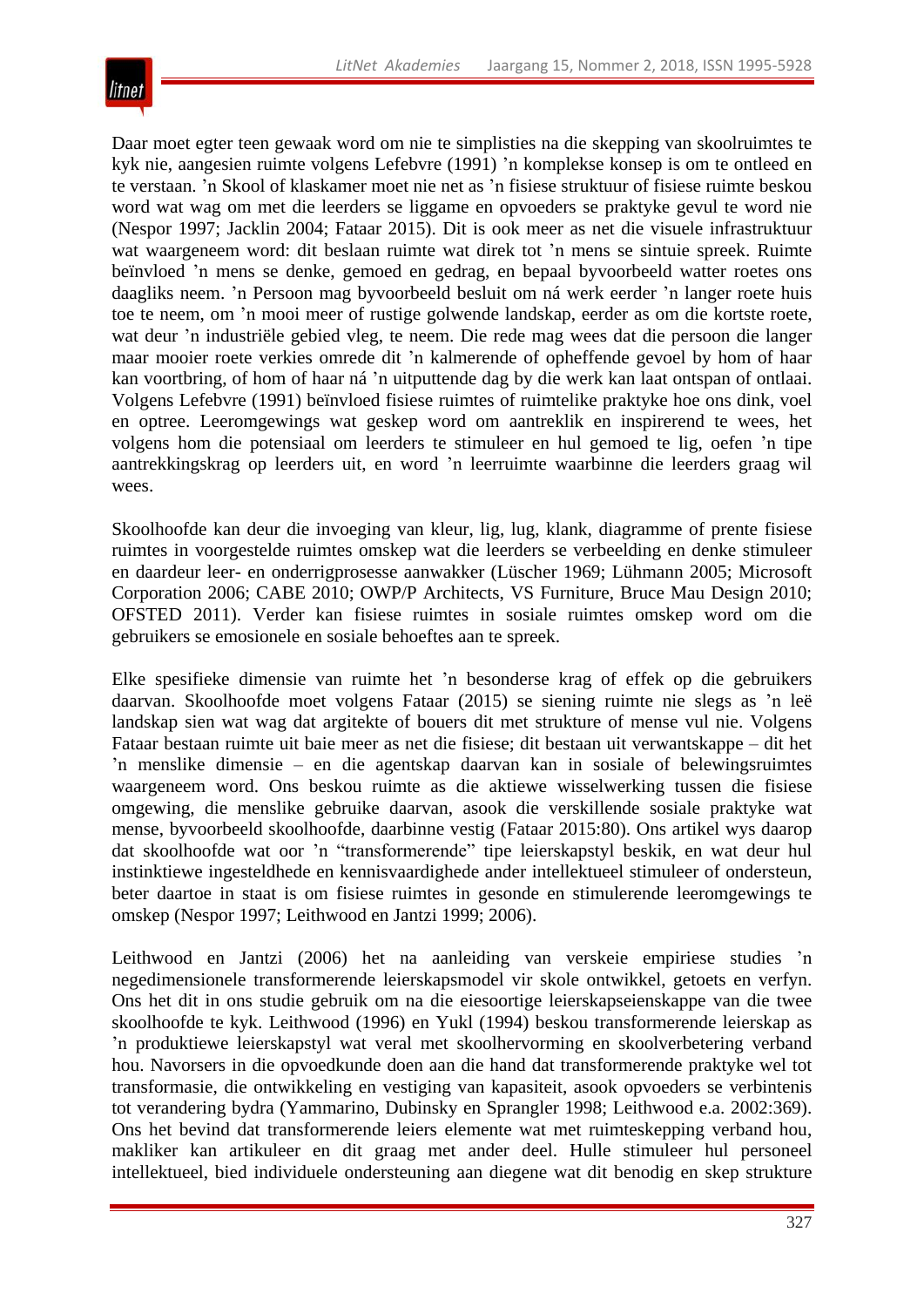

waarbinne kollegas bydraes tot verbetering van hul organisasie kan bespreek en uiting daaraan kan gee. Dit gee aanleiding tot hoër vlakke van motivering en werksbevrediging. As gevolg hiervan lewer almal wat saam met hulle werk, 'n groter as verwagte bydrae tot die verbetering van hul organisasie (Leithwood e.a. 1999; Leithwood, Jantzi, Earl, Fullan en Levin 2004; Leithwood en Jantzi 2006).

Dit is nie net literatuur wat effektiewe leierskap met produktiewe ruimteskepping verbind nie; die Suid-Afrikaanse regering, deur middel van hul nasionale ontwikkelingsplan (NOP 2013), hou skoolhoofde ook verantwoordelik om inspirerende en kreatiewe leeromgewings by hul skole te vestig. Wat hierdie NOP (2013) en die National Strategy for Learner Achievement (NSLA 2015) se doelwitte relevant tot ons studie maak, is dat die nasionale regering vir die eerste keer leierskap en die skep van leeromgewings met mekaar verbind met die doel om leerderprestasies in Suid-Afrikaanse skole te verbeter. Verder verwag die regering dat skoolhoofde ook die verskillende rolspelers in hul skoolgemeenskappe (leerders, opvoeders, ouers, SBS'e, SBL'e en die gemeenskap) daarby moet betrek, en is van mening dat met groter deelname en verantwoordbaarheid, nasionale onderwysdoelwitte makliker bereik sal kan word.

Die regering verwag dus dat skoolhoofde leerruimtes of leeromgewings met 'n spesifieke doel voor oë moet skep. Hul verwagting word in die NSLA (2015) se 24ste doelwit soos volg uiteengesit: "Ensure that the physical infrastructure and (learning) environment of every school inspires learners to want to come to school and learn, and teachers to teach" (NSLA 2015:101).

Die Wes-Kaapse Onderwysdepartement (WKOD 2015) se Wiskundestrategie 2015–2019 sluit hierby aan en verwag van hul skoolhoofde om *kwaliteit-klaskameromgewings* by hul skole te skep; die WKOD glo dat dit tot die verbetering van die provinsie se wiskundeprestasies sal lei. Hulle hou dus elke skoolhoof verantwoordelik "[t]o construct a welcoming classroom environment that is supportive, encouraging and focuses on learning so that learners can achieve their full potential" (WKOD 2015:12).

Wat hierdie strategieë noemenswaardig maak, is die klemverskuiwing van die regering en nasionale onderwysdepartement weg vanaf die "instandhouding" van infrastruktuur na die "skepping" van vernuwende en inspirerende fisiese leeromgewings wat as nasionale prioriteite beskou en met ons land se leerderprestasies verbind word (NOP 2013; NSLA 2015; WKOD 2015).

### **2. Teoretiese raamwerk**

In hierdie afdeling word die ruimtelike teorie van die Franse teoretikus en sosioloog Henri Lefebvre (1901–1991) as analitiese perspektief aangebied, wat ons gebruik om ruimte te konseptualiseer en om 'n begrip te vorm van hoe fisiese ruimte by die twee skole wat ons bestudeer, geproduseer word. Volgens literatuur word Lefebvre as een van die wêreld se vernaamste ruimtelike teoritici beskou, en dit het 'n rol in ons keuse gespeel om sy teorieë en veral sy ruimtelike triade as 'n gepaste lens vir ons navorsing te gebruik (Soja 1996; Nespor 1997; Brenner en Elden 2001; Jacklin 2004:385; Massey 2005; Merrifield 2006; Scott-Webber, Branch, Bartholomew en Nygaard 2014; Middleton 2014). Edward Soja (1996)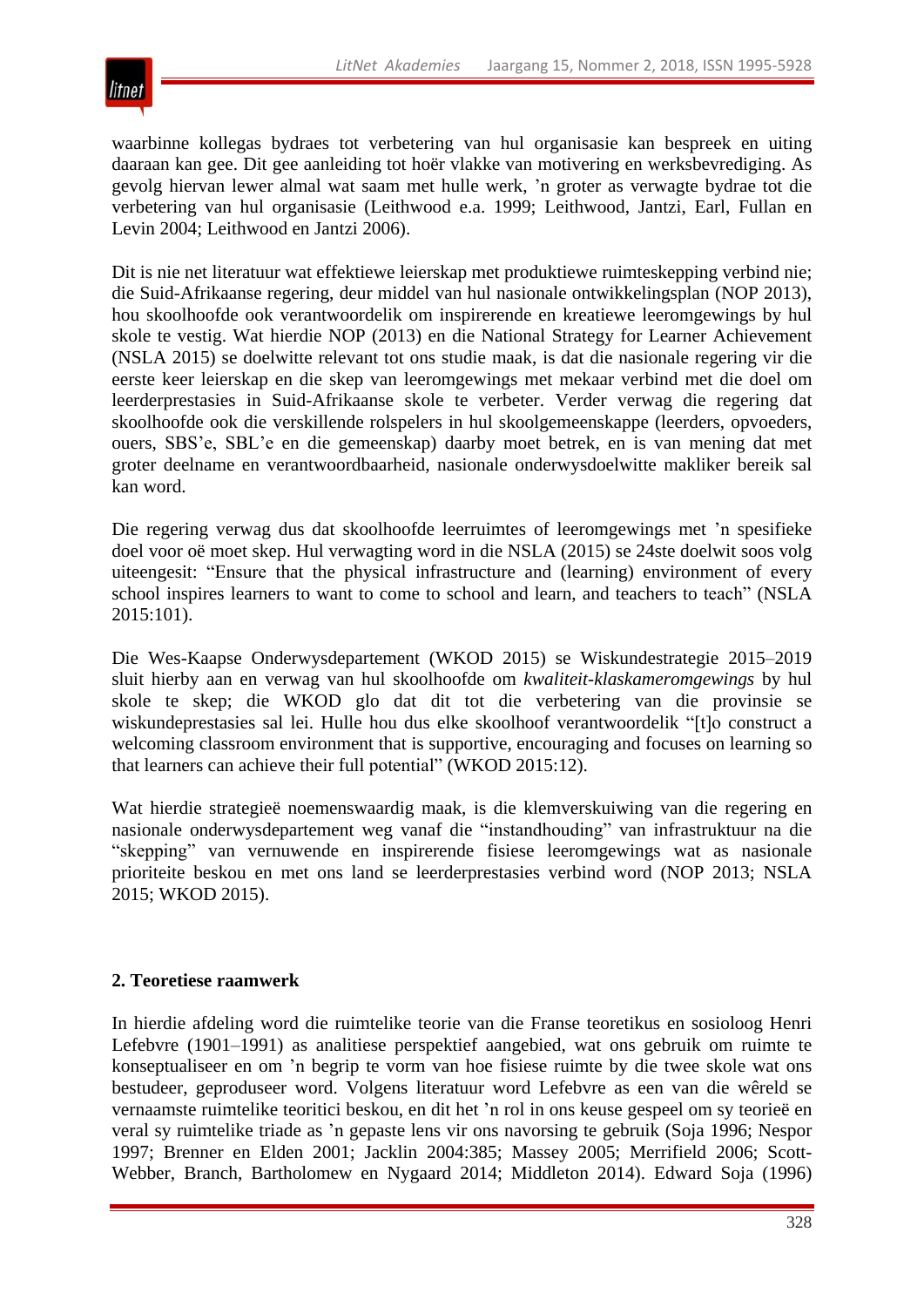

beskryf Lefebvre as "een van die voorste ruimtelike teoritici van alle tye", en Middleton (2014) voer in haar boek *Henri Lefebvre and education: space, history, theory* aan dat Lefebvre se ruimtelike teorieë verklarings bied oor hoe opvoedkundige leerruimtes geproduseer word. Scott-Webber e.a. (2014) is van mening dat Lefebvre se ruimtelike konsepte deur argitekte en opvoedkundiges toegepas word op die terrein van die onderwys, en veral op hoe produktiewe leeromgewings by skole geskep word.

Hierdie teoretiese grondslag bied die analitiese lense vir data-insameling en ontleding van die skoolhoofde se ruimtelike praktyke. Lefebvre se ruimtelike triade (1991:38–9) het ten doel ―[to seek] to establish a science of space by creating a unitary theory of physical, mental and social space" (Lefebvre 1991:7). Elden (2004:186–7) som Lefebvre se konseptualisering van ruimte soos volg op:

Space is viewed in three ways, as perceived, conceived and lived (social): [*l'espace perçu, conçu and vécu*] … This Lefebvrian schema sees a unity (a Marxist totality) between physical, mental and social space. The first of these takes space as a physical form, real space, space that is generated and used. The second is the space of savoir (knowledge) and logic, of maps, mathematics, of space as the instrumental space of social engineers and urban planners, of navigators and explorers, space as mental construct, imagined space. The third sees space as produced and modified over time and through its use, spaces invested with symbolism and meaning, the space of connaissance (less formal or more local forms of knowledge), space as real-andimagined.

Die teoretiese perspektief waarop ons steun, is dat ruimte 'n sosiale konsep is wat deur sosiale agentskap geproduseer word – dit is vloeiend, voortdurend besig om te verander en onstabiel (Lefebvre 1991). Hierdie ewigdurende verandering van ruimte raak ons almal op 'n daaglikse basis. Ons leerders se alledaagse ervaringe en hul interaksies met die fisiese ruimtes begin wanneer hulle byvoorbeeld in die oggend by hul huise opstaan, badkamer toe stap, die pad skool toe vat, die skoolterrein en hul klaskamers betree, hul boeke op hul skoolbanke uitpak, of net hul gedagtes op 'n skoon blad (of skerm) neerstip, en verg ruimtelike bestuursvaardighede wat hulle moet kan bemeester om daagliks effektief en suksesvol te kan wees (Lefebvre 1991; Nespor 1997; Fataar 2015).

Nespor (1997) verduidelik dat wanneer opvoeders hul leerruimtes in terme van hul leerders se liggame definieer, word die leerders se liggame die fokus en aandag van daardie spesifieke ruimtes. In sommige skole rangskik opvoeders die tafels, lessenaars en stoele op 'n sekere manier om hul leerders se gedrag, samewerking en dissipline te orden, en wat kommunikasie en die uitoefening van beheer en gesag in hul klasse help vergemaklik, deur lyne van sig en toesig so te reël dat die klas uiteindelik in 'n "ruimtelike houer" van verwantskappe, aksies en dominasie omskep word (Nespor 2010:125). Foucault (1977:141) se konseptualisering van ruimte sluit hierby aan, en hy is van mening dat "discipline proceeds from the distribution of individuals in space".

Volgens Nespor (1997) sal dit waardevol wees as skoolhoofde kennis neem van die idee wat hy "bodies in space" noem, wat neerkom op die beklemtoning van die wederkerige en interaktiewe dinamika tussen die liggaam en ruimte ("bodies and space") en hy verwoord dit as volg: "[S]pace cannot be treated as static since it is constantly lived, experienced, reordered by those who move through it" (Nespor 1997:94). Volgens Nespor reguleer skole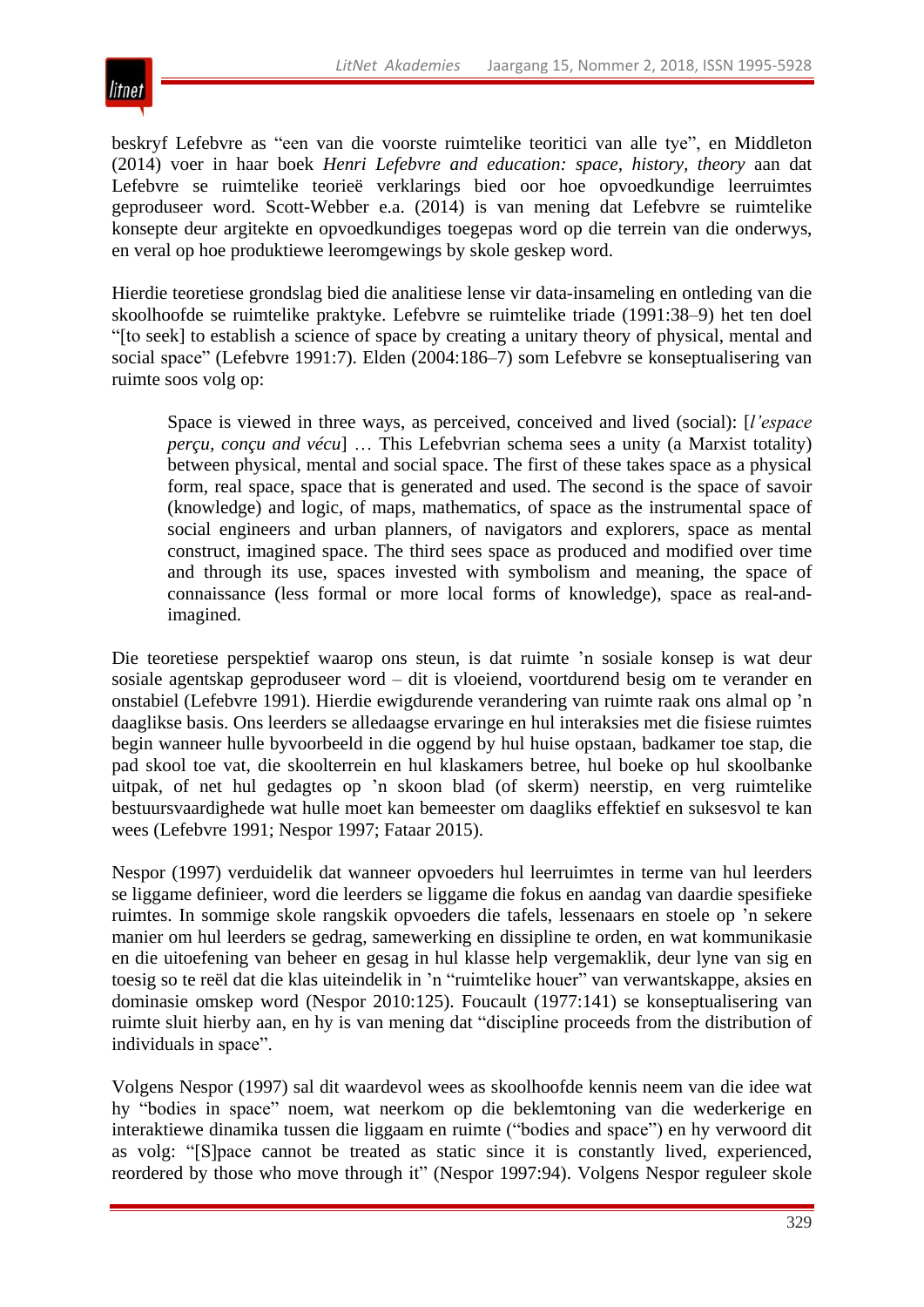

die leerders se liggame in ruimte en tyd, deur die dissiplinering van die leerders se liggame in die klaskamer en in skoolpraktyke – soos wanneer leerders verplig word om in enkelrye te loop, wanneer hulle kleedkamers mag of nie mag besoek nie, of wanneer verskillende tipes strafmaatreëls toegepas word – dit veroorsaak dat die leerders 'n tipe transformasie ondergaan, wat die skool dan in staat stel om die leerders se gedrag verder te reguleer (Fataar 2015:136). Ons beskou Lefebvre (1991) se ruimtelike triade as waardevol, veral met betrekking tot die manier waarop hy dit konseptualiseer, en hoe dit die kollektiewe fisiese leerruimtes of leeromgewings wat in 'n skool gevind word, identifiseer en beskryf, asook hoe dit menslike interaksies en daaglikse praktyke wat daarbinne plaasvind, beïnvloed.

### **3. Metodologiese ontwerp**

Hierdie afdeling beskryf die metodologiese aspekte wat met ons navorsing en artikel verband hou. Ons navorsingsvraag, naamlik: Hoe skep skoolhoofde fisiese ruimte deur middel van hul leierskapspraktyke? het 'n direkte invloed op die metodologiese aspekte van ons navorsing. Punch (2005) argumenteer dat die metodologie as't ware uit die navorsingsvraag voortvloei. Mackenzie en Knipe (2006:197–8) beklemtoon die belangrikheid daarvan dat die metodologie, die navorsingsparadigma en die navorsingsmetode ook met mekaar moet strook. Ten einde 'n studie as wetenskaplike navorsing te identifiseer, is dit vir elke navorser nodig om homself te verantwoord ten opsigte van 'n spesifieke navorsingsoriëntering.

Die rede waarom ons studie nie streng vertolkend is nie, is dat alhoewel ons die twee skoolhoofde se vertolking van ruimte aanspreek, dit ook 'n kwessie is van hoe hulle as leiers die ruimtes deur middel van hul praktyke produseer. Ons studie bevat 'n kritiese element, wat voorstel dat sekere ruimtelike toestande verander kan word.

Ons het die kwalitatiewe paradigma bo dié van die kwantitatiewe paradigma verkies, en plaas ons navorsing in verhouding tot diskoerse oor skoolleiers se leierskaps- en ruimtelike praktyke wat ten doel het om onderrig- of klaskamerpraktyke deur die skep van nuwe fisiese leeromgewings te verbeter. Ons ondersoek handel oor die praktyke, eienskappe, of kwaliteite van 'n verskynsel en word dus as kwalitatiewe navorsing beskou (Henning, Van Rensburg en Smit 2004:3). Die gebruik van kwalitatiewe data het ons in staat gestel om hierdie verskynsel te verstaan en te kan verduidelik waarom verskillende ruimtes op spesifieke wyses en met spesifieke doelwitte geproduseer word. Ons navorsing poog om die fokus van sosiale navorsing van 'n oorsaaklike verduideliking na die persoonlike vertolkings van respondente, naamlik die gebruikers van die nuutgeproduseerde ruimtes, te verskuif.

Verder poog ons ook om 'n grondige begrip van die twee skoolhoofde se leierskaps- en ruimtelike praktyke in hul stedelike en plattelandse gebiede te verkry en dit dan met mekaar te vergelyk. Konteks speel 'n belangrike rol in hierdie verband, en die vertolkende navorser moet dus versigtig daarmee omgaan, omdat die navorser juis op soek is na die rame wat die betekenisgewing vorm (Henning e.a. 2004:20).

Mackenzie en Knipe (2006:197) is van mening dat interpretatiewe navorsing saam met kwalitatiewe metodologie gebruik word om data in te samel. Ons het as kwalitatiewe navorsers die skoolhoofde se gesproke woorde en data opgeteken deur van verskillende metodes en 'n verskeidenheid databronne, naamlik drie semigestruktureerde onderhoude met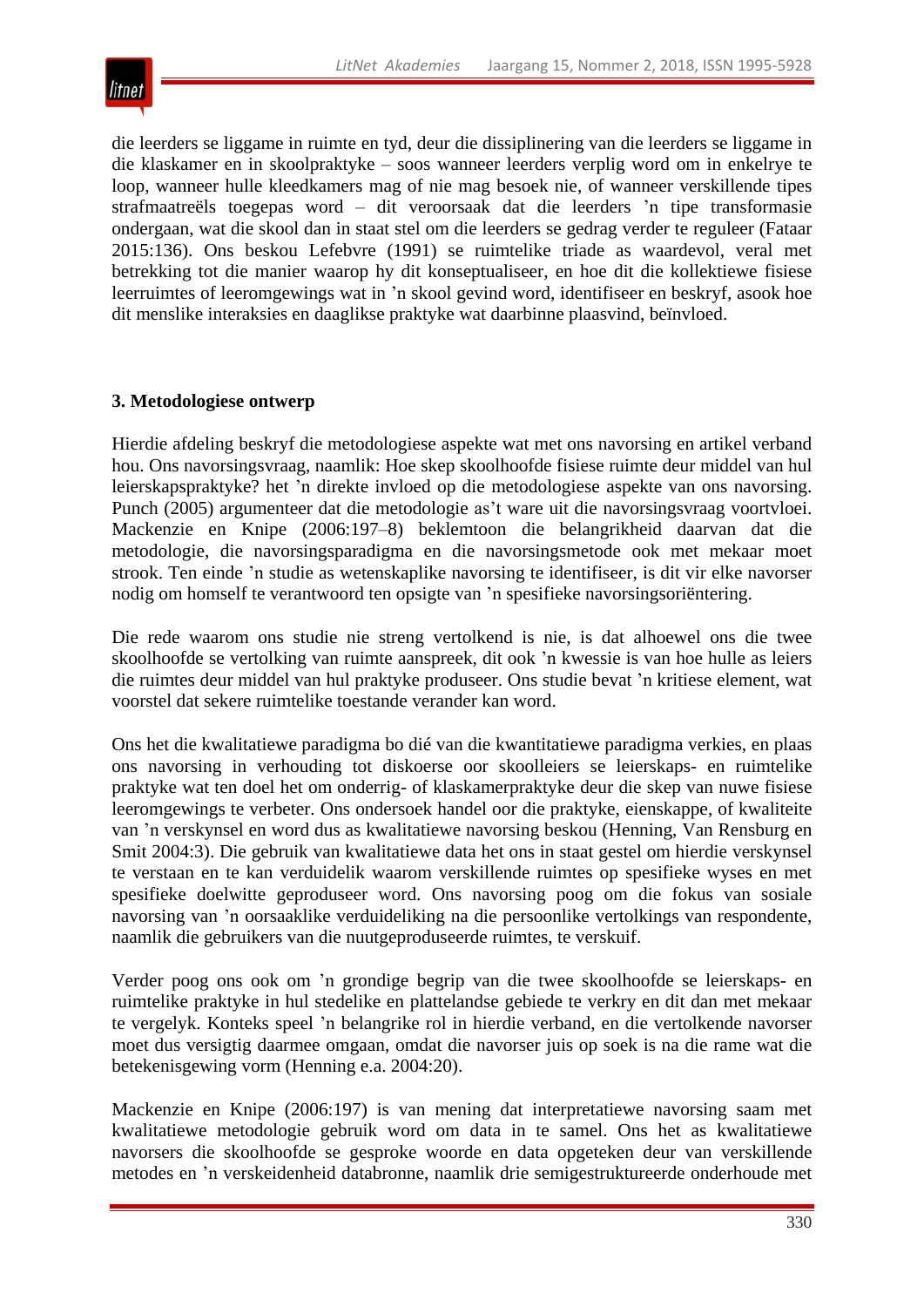elkeen, 'n fokusgroepvergadering en waarnemings, gebruik te maak (Henning e.a. 2004:168). Punch (2005:168) en De Vos e.a. (2006:287) is van mening dat die gebruik van onderhoude in kwalitatiewe navorsing 'n dominante wyse is om data te versamel. Deurdat ons die skoolhoofde die geleentheid gebied het om hul verhale van ruimteskepping aan ons te vertel, is hul persepsies, betekenisse en definisies daarvan, asook die beleefde wêreld wat hulle omring, goed vasgevang.

Ten einde die hoeveelheid irrelevante inligting tot die minimum te beperk, is daar van 'n onderhoudskedule gebruik gemaak om die onderhoude te rig (De Vos e.a. 2006:296). Die drie gefokuste semigestruktureerde een-tot-een-onderhoude is gebruik om inligting te versamel deur na die skoolhoofde se persoonlike verhale te luister oor hul eie leefwêreld, ten einde dit moontlik te maak om elkeen se verhaal en hoe hulle ruimte skep, te konstrueer. Hierdie studie se onderhoudskedule dek 'n wye verskeidenheid van die relevante temas, wat help om die gepaste informasie te ontsluit. Die vrae op die skedule het 'n logiese volgorde en is neutraal eerder as waardegedrewe van aard, en is ook oop om ruimte te laat vir die respondente se veralgemenings of hul sieninge, asook hul spesifieke oorwegings of oortuigings. Dit word gebruik om te verseker dat die deelnemers die geleentheid kry om hulself vrylik in die fokusgroepvergaderings uit te druk. Om sekere aspekte uit te lig, het ons die tegniek van fokussering tydens die fokusgroepe aangewend om deelnemers se reaksie op spesifieke aangeleenthede te verkry.

Ons het van fokusgroeponderhoude gebruik gemaak om die data wat ons deur middel van die semigestruktureerde een-tot-een-onderhoude verkry het, te verifieer en meer data te bekom. Dit is verder gebruik om die deelnemers byeen te bring met die doel dat hulle op mekaar se terugvoering kon reageer om nog dieper en ryker data te bekom. Wat uit die fokusgroeponderhoude voortgevloei het, was dat die skoolhoofde inligting verskaf het wat hulle nie in die semigestruktureerde een-tot-een-onderhoude met die navorser gedeel het nie.

Tydens die fokusgroeponderhoude het ons inligting rakende die skepping van fisiese ruimtes van 'n spesifieke groep mense wat dieselfde soort eienskappe deel, bekom (Steward, Shamdasani en Rook 2007). 'n Fokusgroep is 'n kwalitatiewe metode wat groeponderhoude behels waarin 'n fokusgroepleier aktief die deelnemers aanmoedig om aan 'n gesprek rakende onderwerpe van wedersydse belang, deel te neem (Krueger en Casey 2000). Verder behels 'n tipiese fokusgroep nie 'n verteenwoordigende monster nie – inteendeel, dit is slegs 'n groep individue wat 'n bietjie kennis pertinent tot 'n spesifieke onderwerp het.

Die fokusgroeponderhoude is in 'n navorsingseminaarkamer wat deel van die Universiteit Stellenbosch se biblioteek uitmaak, gehou. Ons het op hierdie spesifieke lokaal en ligging besluit omrede dit toeganklik, neutraal en sentraal is en 'n gerieflike ruimte bied wat aan die logistieke verwagtinge van fokusgroep-onderhoude voldoen. Die deelnemers aan die fokusgroeponderhoude het uit die twee skoolhoofde, die een skool se imam (Moslem-priester en lid van die skool se SBL), 'n SBL-lid van die ander skool, twee onderwysers van elke skool, 'n trianguleerder en Burger (2017) die navorser, bestaan. Die vernaamste kriteria wat ons gebruik het om die deelnemers te selekteer, het ten doel gehad om mense te identifiseer wat 'n mate van kennis het wat betrekking het op leierskap, bestuur en ruimteskepping by hul skole, sodat hulle 'n ingeligte bydrae tot die fokusgroeponderhoude kon lewer. Die twee skoolhoofde is geselekteer op grond daarvan dat hulle deur hul onderskeie onderwysdistrikte as suksesvolle skoolhoofde en ruimteskeppers beskou word, asook die goeie uitslae wat hul leerders jaarliks in die eksterne sistemiese toetsing behaal. Die twee SBL-lede is geselekteer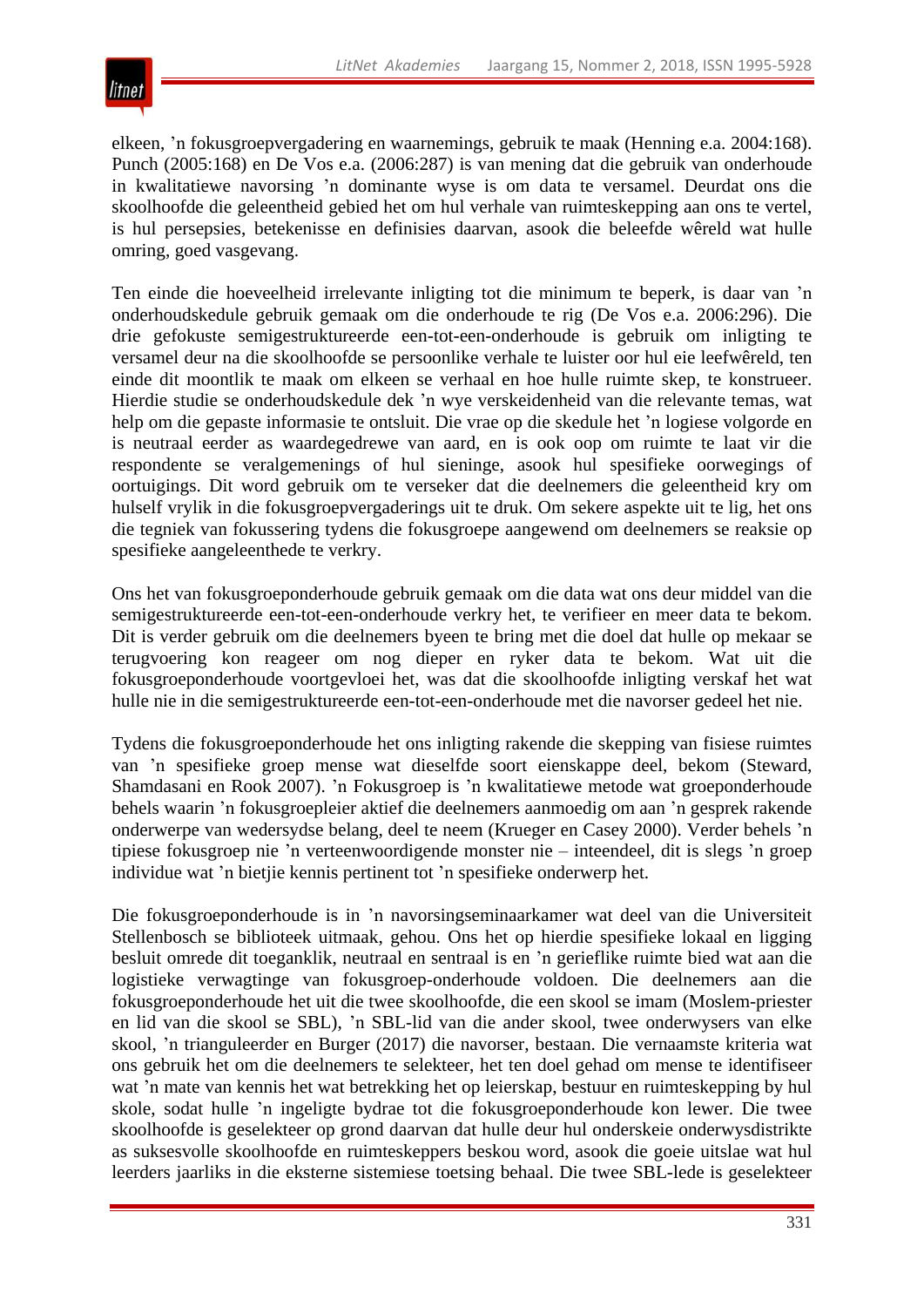

op grond daarvan dat beide lede van hul skole se SBL infrastruktuur-subkomitees verteenwoordig. Die twee opvoeders is deur hul skole se SBS'e geïdentifiseer op grond van die GGBS-telling wat hulle vir prestasiestandaard 1, naamlik die skepping van 'n gesonde leeromgewing wat leer en onderrig kan bevorder, ontvang het. By elke skool is een geselekteer wat die grondslagfase en die ander een die intermediêre of senior fases by hul skole verteenwoordig. Ons was van mening dat dit 'n groep mense is wat nie net ingeligte uitsprake rakende leierskap, bestuur en ruimtelike projekte kon lewer nie, maar ook waardevolle insette kon lewer rakende hoe 'n verskeidenheid mense oor hul skole se ruimtelike projekte voel, hoe dit in die praktyk geskep word, asook hoe dit met hul skole se leerderprestasies verbind kan word.

Die voordele van 'n fokusgroepmetode is die volgende: die tegniek is 'n sosiaalgeoriënteerde navorsingsmetode wat werklike–lewe-data in 'n sosiale omgewing bekom; dit is buigsaam en laat toe dat groeplede op mekaar se insette reageer, wat tot 'n meer dinamiese interaksie as die een-tot-een-onderhoud kan bydra; dit laat toe dat die navorser onderwerpe kan verken en hipoteses te genereer; dit is ekonomies, vinnig, en 'n doeltreffende manier om data van veelvoudige deelnemers te verkry; dit het 'n hoë gesigswaarde; dit laat toe dat die navorser die aantal deelnemers in 'n gegewe kwalitatiewe studie kan vermeerder en is vergelykenderwys makliker om te bestuur of te beheer as ander studies (Krueger en Casey 2000). Daarby kan 'n gevoel van behoort aan 'n groep die deelnemers se sin van kohesie verhoog (Peters 1993), en dit kan hulle help om veilig en meer gemaklik te voel, as gevolg waarvan hulle makliker en meer vrylik inligting met die ander lede kan deel (Vaughn, Schumm en Sinagub 1996). Volgens Morgan (1988) kan hierdie interaksie tussen die lede tot kragtige gesprekke lei, wat weer op sy beurt belangrike data te voorskyn bring, wat ook weer die moontlikheid bied vir meer spontane response van die deelnemers, en wat moontlik verder kan uitloop op 'n situasie waar die deelnemers hul persoonlike probleme of uitdagings met mekaar deel en waar moontlike oplossings daarvoor gevind kan word (Duggleby 2005).

Om die data wat ons uit die twee semigestruktureerde onderhoude en fokusgroepvergadering bekom het, te staaf, het ons by die twee skole gaan waarneem hoe die fisiese, voorgestelde en sosiale ruimtes geskep, genavigeer en deur alledaagse aksies gebruik word (Simpson en Tusan 2003). Aangesien nie alles wat by skole waarneembaar is, relevant tot ons studie is nie, het ons 'n templaat met sleutelkenmerke om daardie aspekte wat ons wou besigtig én verifieer, wat uitvloeisels van die fokusgroepbesprekings was, opgestel. Ons het dieselfde templaat vir beide skole gebruik, en dit het ons in staat gestel om die verskille asook die ooreenkomste tussen die twee skole na vore te bring.

Akademiese integriteit, eerlikheid en respek vir ander mense wat in hierdie studie nagevors is, is gehandhaaf deurdat toestemming van die betrokke onderwysowerheid en die twee geselekteerde skoolhoofde voor die aanvang van die studie skriftelik bekom is. Die betrokke skoolhoofde het hul ingeligte inwilliging gegee nadat hulle aangedui het dat hulle verstaan en volledig ingelig is rakende die omvang van ons navorsing en verstaan ook hoekom hulle geselekteer is om aan die studie deel te neem. Om die vertroulikheid en anonimiteit van ons studie te verseker, het ons deurgaans van skuilname gebruik gemaak om seker te maak dat nie die deelnemers óf hul skole geïdentifiseer is nie.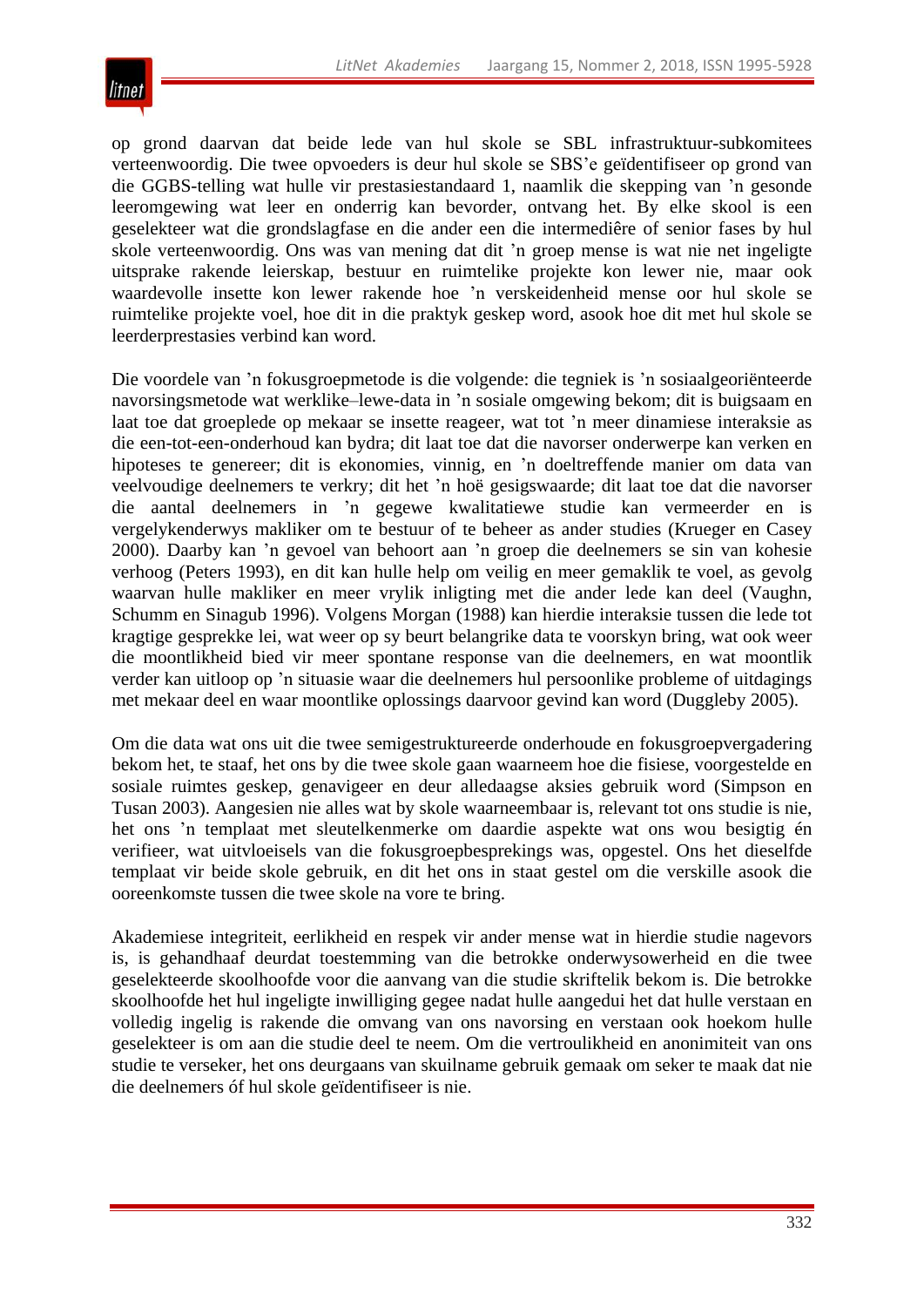#### **4. Skoolleiers se skepping van fisiese ruimtes**

#### *4.1 Inleiding*

Hierdie afdeling fokus op hoe die twee uitgesoekte skoolhoofde deur middel van hul intuïtiewe en transformerende leierskaps- en eiesoortige ruimtelike praktyke fisiese ruimtes in produktiewe leeromgewings omskep, wat 'n belangrike opvoedkundige bydrae tot die versterking van die leer- en onderrigprosesse in hul skole lewer.

#### *4.2 Die skep van fisiese ruimtes*

Om ons in staat te stel om die navorsingsvraag te beantwoord het ons van data gebruik gemaak om 'n beskrywende vertolking te bied van hoe skoolhoofde fisiese ruimtes by hul skole skep.

#### *4.2.1 Kodifisering van die skoolhoofde*

Lefebvre (1991:110) herinner ons daaraan dat fisiese omgewings elkeen hul eiesoortige geskiedenis het, en dat mense se lewens deel daarvan uitmaak. Om dit vir die leser makliker te maak om die twee skoolhoofde se lewensgeskiedenisse en hul praktyke te volg, het ons besluit om die twee skoolhoofde te kodifiseer om hul identiteite vertroulik te hou, maar ook terselfdertyd van mekaar te onderskei. Etiese aspekte verbonde aan hierdie studie is nagekom en ons verwys na die twee geselekteerde skoolhoofde soos volg: die stedelike skoolhoof of skool as ST en die plattelandse skoolhoof of skool as PL.

#### *4.2.2 Die uiteenlopende konteks van die twee skole*

Skoolhoof PL is hoof van 'n openbare laerskool (kwintiel 5 – 'n verklaring van hierdie term volg hier onder – en voormalige Model C-skool) wat in 'n semiplattelandse dorp ongeveer 50 km buite 'n groot metropool geleë is. Die skool is met wingerde, berge en 'n gegoede woonbuurt omring, en die leerders kom uit beide bevoorregte én voorheen benadeelde agtergronde.

Alle openbare skole in Suid-Afrika is volgens 'n kwintielstelsel ingedeel. Die stelsel vervat 5 kategorieë waarvolgens kwintiel 5-skole as gegoed en kwintiel 1-skole as behoeftig beskou word. Die rede hiervoor is om die ongelykhede van die verlede te erken en skole volgens hul geografiese kontekste en potensiële welvaart te klassifiseer. Alle openbare skole in Suid-Afrika word jaarliks volgens hul kwintielindeling befonds. Skole wat as kwintiel 5-kategorieskole geklassifiseer is, ontvang byvoorbeeld minder befondsing per leerder van hul onderwysdepartemente as skole wat in die kwintiel 1-kategorie geplaas is en 'n veel groter geldelike bedrag per leerder ontvang.

Die meeste van skool PL se ouers vorm deel van die arbeidsmark, is suksesvol, beoefen professionele beroepe en is sakemanne, entrepreneurs, akademici, medici, huisvroue ens. Die skoolhoof is 'n wit Christenman met 36 jaar diens in die onderwys, en is die afgelope 22 jaar hoof van sy huidige skool. Die skool het 905 leerders van graad R tot 7 (van hierdie getal word 200 leerders gelykop tussen 'n 5-jarige en 6-jarige groep in hul skool se preprimêre afdeling verdeel). Veertig opvoeders (22 word deur die SBL betaal), en 12 staatsdiensonder-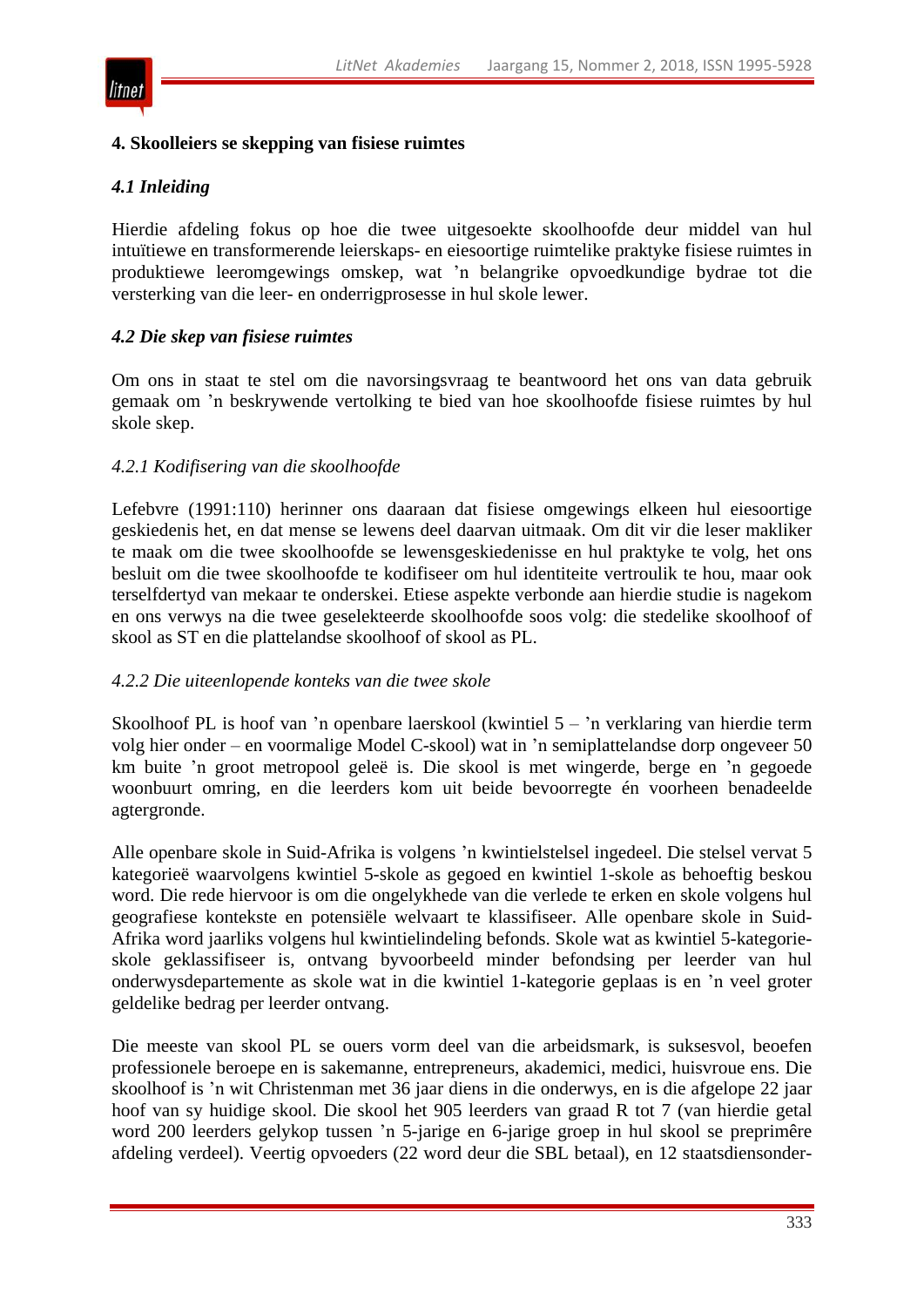

steuningspersoneellede (agt hiervan word deur die SBL betaal) is tans aan die skool verbonde. Van die 905 leerders is ongeveer 79% blank, 18% bruin en 3% swart.

Skoolhoof ST is die hoof van 'n openbare stedelike laerskool (kwintiel 5) wat deur beton en teer in 'n ou gevestigde deel van die stad vasgepen is. Ons is van mening dat alhoewel die skool volgens departementele kriteria as 'n kwintiel 5-skool geklassifiseer is, dit beslis in 'n laer kwintiel hoort. Die kriteria wat aanvanklik gebruik is om die kwintiel van die skool te bepaal, is nie meer relevant nie en bring ook nie die huidige sosio-ekonomiese uitdagings wat die skool direk raak, in berekening nie. Die skool se ouers behoort tot beide die laermiddelen werkersklas en die meeste van hulle is entrepreneurs, smouse, handelaars, skrynwerkers en ambagsmanne, en 'n groot getal van die vrouens besit hul eie tuisbedrywe waaruit hulle ook 'n addisionele inkomste verdien. Daar is ook 'n groot getal leerders wie se ouers werkloos en bitter arm is en wat in laekoste munisipale woonstelle woon. Hierdie ouers vrees vir hul kinders se veiligheid, veral wanneer berugte bendes in oor-en-weer-skietery met mekaar slaags raak. Die skoolhoof is 'n Indiër-Moslem-man met 43 jaar ondervinding in die onderwys en vir die afgelope 20 jaar hoof van die huidige skool. Daar is 724 leerders van graad R tot 7 (waarvan 75 leerders in die preprimêre afdeling is). Dertig opvoeders (11 word deur die SBL betaal) en ses staatsdiensondersteuningspersoneellede (drie word deur die SBL betaal) is tans aan die skool verbonde. Van die 724 leerders is daar 0% blanke, 99% bruin en 1% swart leerders teenwoordig.

Skoolhoofde ST en PL is beide direk by hul skole se akademie betrokke en neem die leiding met die implementering en die bestuur van hul skole se kurrikulum en die monitering en evaluering daarvan, en gee gereelde terugvoering aan hul personeel met betrekking tot die bereiking van hul skole se akademiese doelwitte asook die onderwysdepartement se teikens (Hattie 2012). Hierdie twee skoolhoofde is deeglik bewus van wat in elke klaskamer plaasvind en is sogenaamd ―hands-on‖ met betrekking tot die monitering van sisteme en stelsels by hul skole. Hulle ag dit ook belangrik om met elke personeellid, ongeag of hulle opvoeders, administratiewe personeel of terreinpersoneel is, gereeld kontak te maak en om uit te vind hoe dit met elkeen, asook met hul gesinne, gaan. Dit is vir beide skoolhoofde belangrik om emosionele bande met elke personeellid te smee, en deur die individuele aandag wat hulle aan ander skenk, word laasgenoemde se vlakke van motivering en toewyding verhoog. As gevolg van hierdie hoofde se eiesoortige leierskap, praktyke en betrokkenheid met hul skool se kurrikulum, presteer beide skole besonder goed in die jaarlikse graad 3 en 6 sistemiese toetsing en word beide skole deur die onderwysdepartement as sentra van akademiese uitnemendheid beskou. Skool ST het byvoorbeeld aan die einde van 2016 die toekenning vir die bes presterende laerskool in hul distrik vir geletterdheid en gesyferdheid (beide graad 3 en 6) ontvang.

Daar moet ook gemeld word dat bo en behalwe hierdie twee skole se goeie akademiese prestasies, hul leerders ook goed op kulturele en sportvlakke presteer. Tydens die semigestruktureerde onderhoude, fokusgroepvergaderings en waarnemings het dit aan die lig gekom dat beide skole se geloof, kultuur en familiewaardes 'n direkte invloed op hul skool se vele prestasies lewer. Skool PL se ouers is baie kompeterend en stel hoë akademiese en ander eise aan hul kinders en ondersteun hul kinders op elke moontlike gebied. Hierdie ouers, wat 'n hoë sosio-ekonomiese status (SES) het, heg baie waarde aan die belangrikheid van goeie onderwys en opvoeding, asook die rol wat dit speel om hul kinders suksesvol vir die toekoms voor te berei. Volgens skoolhoof PL behoort die meeste van sy skool se leerders tot die Christelike geloof. Sy fokus is nie op godsdiens as sodanig nie, maar eerder op die vestiging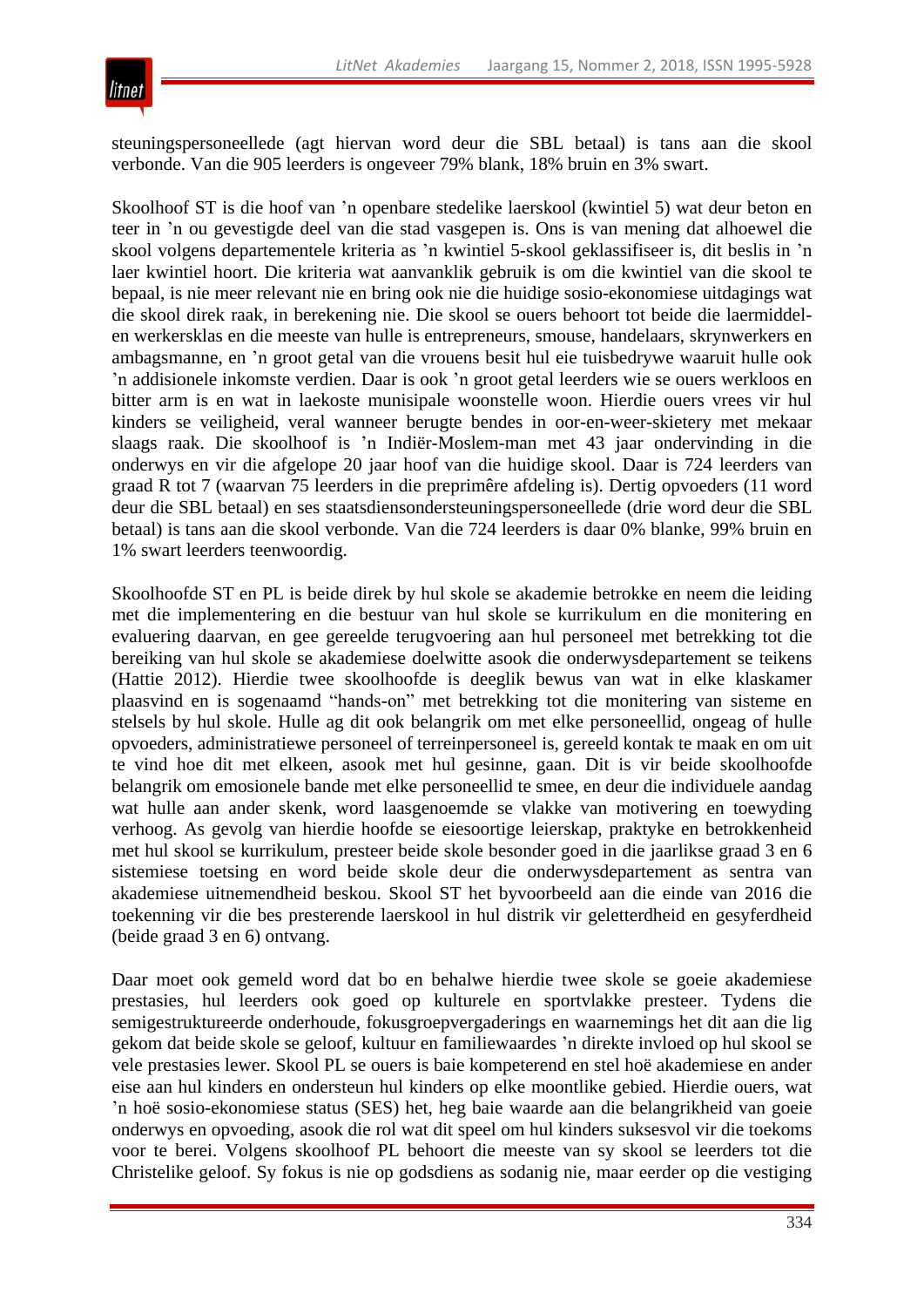

van *waardes* en *skoolkultuur* wat hy aanwend om goeie burgerskap en akademiese prestasies te verseker.

Skoolhoof ST is die prinsipaal van 'n Moslem-skool en die Moslem-geloof speel 'n belangrike rol in die skool se akademie. Die woord *Moslem* is oral sigbaar by sy skool en vorm deel van die skool se naam (ST Moslem Primêre Skool), en verskyn in hul slagspreuke, logo's, uitgestalde pronkdokumente, ens. Skoolhoof ST is van mening dat hul geloof 'n belangrike rol in hul leerders se gedrag en dissipline speel, asook in hoe hulle hul akademie benader. Hy erken dat dit danksy sy skool se Moslem-etos en -kultuur is dat hulle makliker die samewerking van hul leerders, ouers en oorwegend Moslem-gemeenskap verkry. Hy sê dat sy skool se leerkultuur en tradisies op die leerstellings van die profeet Muhammad gebaseer is, en deel van sy skool se leuse, visie en missie uitmaak. Hy is van mening dat die Moslem-geloof en ouerbetrokkenheid 'n groot bydrae tot sy skool se besonderse akademiese prestasies lewer.

### *4.2.3 Die skoolhoofde se lewensgeskiedenisse*

Ons wou uitvind wat tot hierdie twee skoolhoofde se besonderse belangstelling in ruimte aanleiding gegee het en wat hulle motiveer of dryf om voortdurend leeromgewings te wil skep, en of hulle dit instinktief of aangeleerd doen. Skoolhoof PL sê sy belangstelling in ruimte het by sy pa, wat as 'n bou-inspekteur by die Suid-Afrikaanse Spoorweë gewerk het, begin. Hy herroep van sy wedervaringe toe hy as jong seun sy pa na boupersele vergesel het, waar sy pa inspeksies moes gaan uitvoer:

Ek het gereeld saam met my pa gegaan … ek was baie jonk … was so 'n kannetjie in graad 1 … ek het so saam met hom na die sites toe gery … ek dink die bougogga het my toe gebyt … dit kom definitief van hom af. Hy was in beheer van die [naam] stasie wat hulle gebou het … hy was in beheer van die [naam] spoorwegtonnel … ja … my belangstelling in bou kom definitief van my pa af. My pa het geglo dat jy elke flippin ruimte wat jy kry … moet jy ordentlik benut … daardie spaarsamigheid en die benutting van ruimte … het van hom gekom. My pa het gereeld gesê dat jy nooit met ruimte moet mors nie.

Skoolhoof ST se belangstelling in ruimte het ontstaan toe hy as 'n jong man 'n godsdienstige en kulturele tog deur Indië onderneem het om sy voorsate en land van herkoms te besoek. Tydens sy deurkruising van Indië het hy kennis gemaak met oorvol stede en eerstehands ervaar hoe mense, as gevolg van 'n gebrek aan ruimte mekaar onder haglike omstandighede vertrap, en hoe moeilik dit is om langs die oorvol en nou paadjies te kan beweeg. Hy het ook tydens sy besoeke aan die mooi Indiese platteland gesien hoe hard mense moet werk om uit die ellende van hul armoede te ontsnap, maar dat die oop ruimtes hulle tog besiel en gelukkig hou. Hy het ook gemengde emosies ervaar toe hy sien hoe die arm plattelandse mense verkies om hul kinders na die groot en oorvol stede toe te stuur om skoling te gaan ontvang, om sodoende uit die ellende van armoede te ontsnap en omdat hulle nie wil hê dat hul kinders ook soos hulle op die platteland moet swaarkry nie. Die probleem wat hy egter waargeneem het, is dat wanneer die kinders in die groot stede beland, hulle sukkel om die uitdaging wat die stede hulle bied te oorkom, en volgens hom is die grootste struikelblok die gebrek aan ruimte wat 'n negatiewe aanslag op hul lewenstrajekte maak. Hy sê sy besoek aan Indië was vir hom 'n openbaring en hy het daar vir die eerste keer bewus geword van hoe ruimte mense se lewens beïnvloed. Hy verwoord sy wedervaringe in Indië soos volg: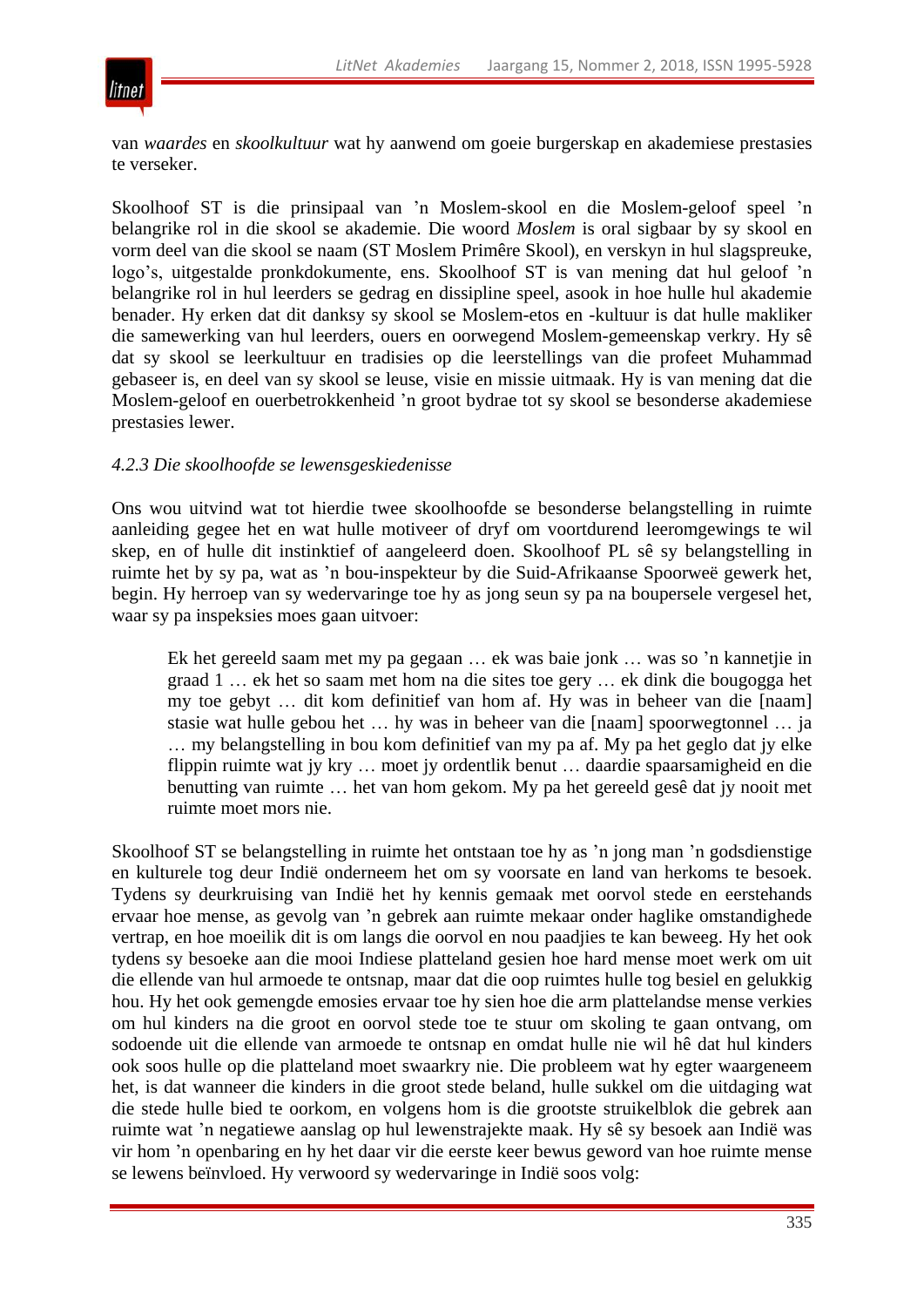

Ek was baie bevoorreg om tydens my besoek aan Indië … veral plattelandse skole te kon besoek … waar leer en onderrig in 'n piepklein skool … eintlik net 'n een-kamerskool plaasvind … of waar hulle net in die veld sit en deur 'n onderwyser onderrig word. Daar is verskriklike armoede in Indië … ek het met my eie twee oë gesien hoe hard ouers werk … hulle werk op die paddy fields … om seker te maak dat hulle kinders die beste onderrig in stede kan ontvang. Hulle spaar al hul geld vir onderwys … die ander geld wat hulle spaar … al is hulle hoe arm … spaar hulle vir 'n huis. Hierdie ouers se hartseer opofferinge het tot my eie persoonlike openbaring gelei … ek het begin besef dat in Indië 'n groot honger vir opvoeding is … maar het ook begin besef dat in Suid-Afrika … ons ouers ongelukkig … nie honger vir leer en onderrig is nie … hulle waardeer nie dit wat hulle het nie.

Hy sê dat hy met sy terugkeer uit Indië opnuut na ruimte begin kyk het, en het besef dat jy daardeur óf "beperk" óf "bevry" kan word. Hy het die volgende met sy personeel en ouers gedeel:

Al is ons skool[terrein] hoe beknop … ons moet waardeer wat ons het … ons moet die beste hiervan maak … we're actually in a comfort zone … just be grateful for what we have! Ons moenie toelaat dat space [gebrek daaraan] ons onderkry nie … daar is nie space in Indië nie [in die stede] … ons kan nie kla nie.

Die manier waarop skoolhoof ST sy skool se ruimtelike uitdagings kontekstualiseer en verwoord, en hoe hy mense motiveer, is omskeppend van aard. Hy gebruik elemente uit sy biografie, byvoorbeeld sy besoek aan Indië, om sy leerders en opvoeders intellektueel te stimuleer en te motiveer en hulle daarop te wys dat hulle nie hulself as slagoffers van ruimte of hul omstandighede moet beskou nie, maar eerder met die regte gesindheid en harde werk die beperkte ruimtes wat hulle wel het, beter moet benut en dit as 'n stuk "gereedskap" moet gebruik om bo hul ruimtelike beperkings en omstandighede uit te styg.

Elemente wat uit die skoolhoofde se biografieë voortspruit, veral elemente met betrekking tot ruimte, het dus 'n groot invloed op hul denke en ruimtelike praktyke, wat tot die tot stand bring van produktiewe leeromgewings by hul skole aanleiding gee.

### *4.2.4 Hoe skoolleierskap die ondersteuning en samewerking van hul skoolbestuurspan (SBS) en skoolbeheerliggaam (SBL) verkry*

Hierdie twee skoolhoofde loop daadwerklik "voor" by hul skole en in hul skoolgemeenskappe. Hulle is gerespekteerd, en die sterk leiding wat hulle bied, asook die wyse waarop hulle hul take of ampte wat met leierskap, bestuur en skoolhoofskap verband hou, verrig, lewer 'n belangrike bydrae tot hul skole se bewese suksesse. Hulle word nie net as "*in* authority" beskou nie, maar ook en eerder as "*an* authority", as gevolg van hul bewese kennisvaardighede, besondere praktyke en ondervinding van skool- en onderwyssake. Verder merk hul kollegas ook op dat hierdie twee skoolhoofde self opgewonde raak ook hul ruimtelike projekte en hoedat dit hulle inspireer. Die positiewe energie en positiwiteit wat hulle uitstraal, gekoppel aan hul besonderse vermoëns om hul gedagtes duidelik te kan artikuleer, maak dit vir hulle makliker om die ondersteuning en samewerking van ander, maar veral dié van hul skole se SBS'e en SBL'e, te verkry.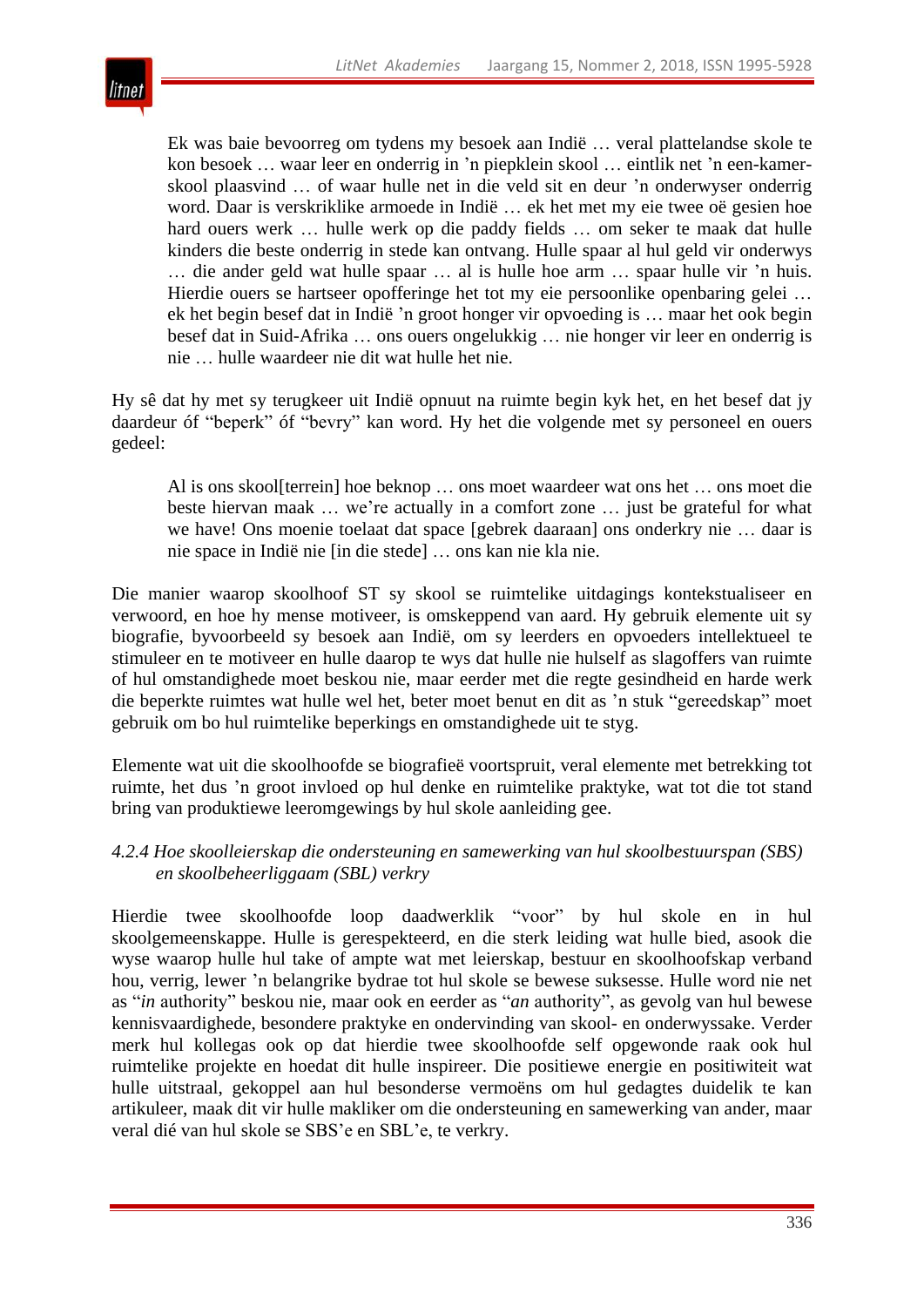

Wat beide skoolhoofde suksesvol maak, is die manier waarop hulle hul leierskapspraktyke ten opsigte van hul biografieë aanwend en dinge op eiesoortige manier doen. Die eiesoortige kultuur wat hulle by hul skole gevestig het, inspireer en snoer almal saam. Mense het gou begin waarneem nadat hulle die leisels by hul skole oorgeneem het, hoe hulle hul skole begin transformeer. Beide van hulle het wegbeweeg van die vorige skoolhoofde se leierskapstyle en outokratiese werkswyses, deurdat hulle 'n verfrissende nuwe benadering by hul skole begin het deur toe te sien dat daar op alle vlakke na hul leerders, opvoeders en ouers se behoeftes geluister en daarop gereageer word. Hulle het dit reggekry deurdat hulle strukture by hul skole geskep het waarbinne lede van hul skoolgemeenskap bymekaar kan kom en 'n bydrae tot hul skole deur middel van deursigtige en deelnemende besluitneming kan lewer. Wat opgeval het, is dat mense weet wat hulle dryf en verstaan dat hul passie en liefde vir die onderwys almal kan bevoordeel, en lei tot situasies waar die skoolhoofde by geleentheid "hooghandig" kan wees. Desondanks word hulle deur hul volgelinge gerespekteer. Ons het ook by beide skole waargeneem hoedat hulle na gelang van situasies sekere leierskapstyle in hul repertoire "intens" aanwend. Hul mensgerigte lewensbeskouing en opregte behoefte om hul leerders, ouers en personeel te inspireer, te motiveer en intellektueel te stimuleer, lei daartoe dat hul volgelinge meer vir hul skole doen as wat daar van hulle verwag word. Deur middel van hul eiesoortige leierskaps- en ruimtelike praktyke, en hul verduideliking aan ander hoe ruimte geskep en tot voordeel van die onderwys aangewend kan word, kry hulle ander om ruimtelik te dink, wat die gevolg van die kultuur is wat hulle by hul skole gevestig het.

Leithwood en Jantzi (2006) is van mening dat skoolhoofde wat oor transformerende leierskap beskik, beter toegerus is om hul bestuur- (SBS-), beheer- (SBL-) en ander komponente by hul skole as bedrewe eenhede te laat saamwerk. Ons het by skool PL waargeneem hoe die gesonde werksverhouding wat skoolhoof PL met sy SBS en SBL opgebou het, 'n bydrae tot die bereiking van die drome en ideale wat hy vir sy skool koester, lewer. Hy het soos volg gereageer toe ons hom vra wat hy doen om die samewerking en ondersteuning van sy SBS en diverse SBL te verkry:

Ek werk baie goed saam met die SBL … hulle weet wat hul terrein behels … maar daar moet 'n lyn wees. Jy hoor gereeld hoe skoolhoofde oor hul SBL'e praat en kla. Weet jy waarom ontstaan daar sulke probleme? Want die skoolhoofde laat dit toe ... hulle neem nie leiding nie ... hulle verduidelik nie aan ander wat van hulle verwag word nie. Die SBL wat uit ouers bestaan se geesdrif moet ook nie gedemp word nie ... daar moet ook aan hulle verduidelik word presies wat hul funksie is … hulle moet verstaan ... dis beheer … en die skool moet presies weet wat hulle moet doen … dis bestuur. As almal dit weet … mekaar respekteer … die hoof het die klimaat geskep … dan werk almal lekker saam*.*

Wat ons hier waargeneem het, is dat skoolhoof PL 'n besonder knap skoolleier is, hoedat hy deur sy biografie ingegee word, en hoedat hy sy leierskapstyl, wat 'n produk is van die verskillende leierskapstyle wat hy aangeneem het, besonder goed aanwend om die verskillende situasies wat sterk leierskap benodig, met sukses te bestuur. Hy artikuleer gereeld sy skool se visie en missie met sy skoolgemeenskap en deel ook sy droom met ander. Sy uitgebreide kennis- en leierskapsvaardighede wend hy met sukses aan om sy leerders, personeel en ouers as 'n gelukkige en suksesvolle groepering saam te snoer. Omdat die mense hom verstaan en respekteer, "aanvaar mense sy modus operandi", en dit sluit ook in wanneer hy soms elemente van outokratiese leierskap openbaar. Wanneer hy sê dat hy "die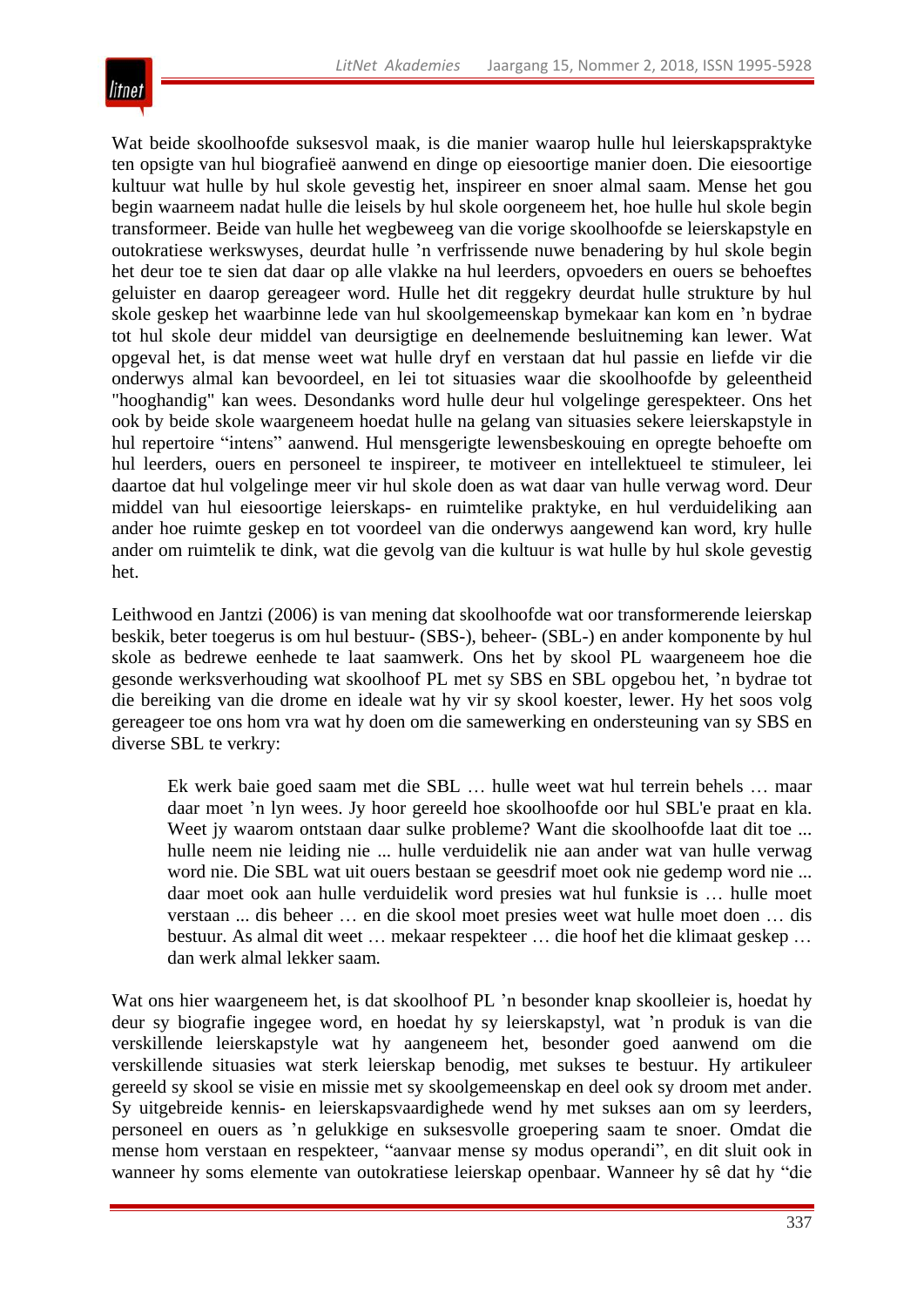

lyne trek", is dit sy bedoeling dat wanneer hy agterkom dat lede van die SBL hul op die terrein van die SBS of die skool wil begeef, hy daadwerklik optree om potensiële plofbare situasie te ontlont. Deur dit te doen maak hy seker dat die twee belangrike groeperinge wat beheer- en bestuursaangeleenthede moet behartig, presies weet wat van hulle verlang word. Deurdat hy gereelde opleidingsessies vir hulle reël, verseker hy dat hulle bemagtig word om hul onderskeie funksies doeltreffend te verrig.

Skoolhoof ST het 'n unieke mens-mens-verhouding met sy skoolgemeenskap opgebou en verkry ook daardeur makliker die ondersteuning en samewerking van sy SBL, SBS, personeel, leerders en ouers. Hy verduidelik:

… ek praat gereeld met almal oor hul persoonlike of familiesake … ek vra hulle uit … en waar nodig bied ek my hulp of ondersteuning aan. My personeel het nooit ooit vir my nee gesê nie … as daar 'n funksie is … is almal daar … hulle sal te skaam wees om vir my nee te sê … want hulle weet dat ek vir hulle en die skool omgee … ons gee vir mekaar om en help mekaar.

Beide skoolhoofde se invloed is nie net tot die skoolhoof se kantoor, administratiewe gebied of voorportaal beperk nie, maar dring die klaskamers, gange, administratiewe kantore en stoorkamers binne, asook die verste hoeke van die skoolterrein. Hulle is ook sigbaar, en wanneer hulle hul rondes doen, kommunikeer hulle gereeld en met empatie met almal wat hulle teëkom. Hulle is ook op hoogte van hul opvoeders se klaskamerpraktyke en die gehalte van hul leerders se werk. Wat egter die meeste opgeval het, is die wyse waarop hulle met hul personeel kommunikeer en hoe hulle hul mentor. Hulle doen dit met 'n besondere fokus op die verbetering van die opvoeders se pedagogie, klaskamerpraktyke en veral hoe die opvoeders die fisiese leerruimtes in aantreklike en inspirerende voorgestelde leeromgewings kan omskep. Beide skoolhoofde se ruimtelike ideale is om almal om hulle by hul ruimtelike projekte te betrek en deur die insette en samewerking van ander hul skole in een reuseleerruimte te transformeer wat hul leerders en opvoeders sal inspireer en motiveer om slegs hul beste te lewer.

Skoolhoof PL besoek ook gereeld die klaskamers om na sy opvoeders se lesse te gaan luister en hul klaskamerpraktyke van nader te beskou en waar nodig ondersteuning aan hulle te bied. Na afloop van sy besoeke gee hy so spoedig moontlik terugvoering aan diegene wat hy besoek het. Hy maak ook terselfdertyd van die geleentheid gebruik om sy opvoeders individueel én intellektueel te stimuleer. Sommige opvoeders met wie ons tydens die waarnemings by die skool gesels het, het ons ingelig dat hulle na skoolhoof PL se besoeke aan hul klasse uitsien en hom ook by geleentheid self na hul klasse nooi om na hul lesse te kom luister. Ons het waargeneem dat daar 'n gesonde leer-en-onderrig-kultuur by skool PL gevestig is, en as gevolg van die vertrouensverhouding wat hulle met hul skoolhoof opgebou het, is daar byna geen vrees nie. Dit het ook tot 'n gesonde skoolklimaat gelei waar hulle na sy besoeke en terugvoering uitsien. Die meeste opvoeders met wie ons gesels het, sien hierdie gesprekke met hul skoolhoof as "groeigeleenthede".

Alhoewel Skoolhoof ST se werkswyses van skoolhoof PL s'n verskil, het sy invloed ook min of meer dieselfde binnedringdiepte as skoolhoof PL s'n. Waar skoolhoof PL hoofsaaklik formele besoeke aan klaskamers bring, met die doel om klaskamerpraktyke te evalueer en dan ondersteuning te bied, is skoolhoof ST se klaskamerbesoeke meer informeel, en besoek hy klasse om bydraes tot die opvoeders se lesse te maak, en deurdat hy uitdagings aan die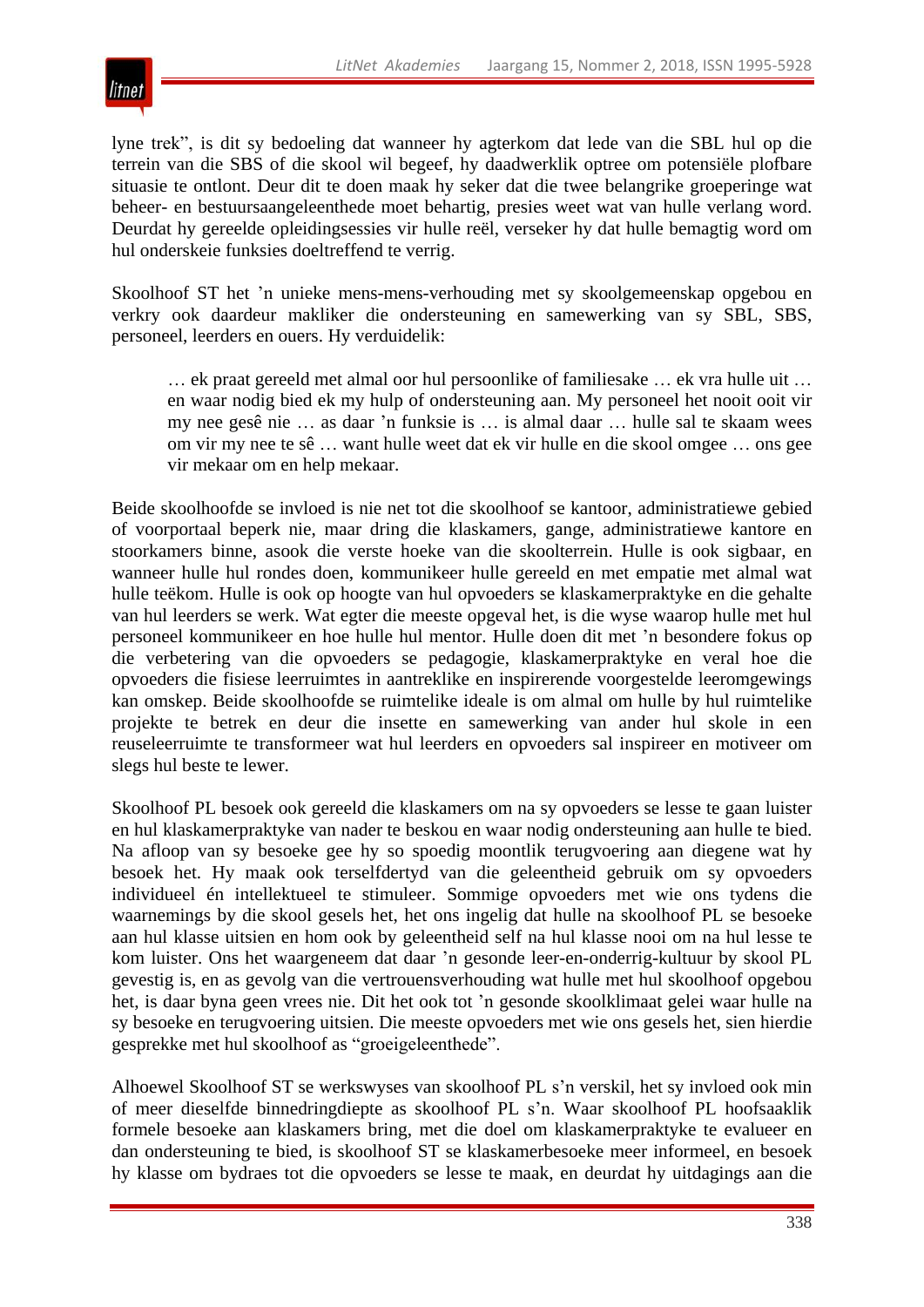

leerders stel, moedig hy hulle aan om analities en lateraal te dink, wat kritiese denke ontwikkel en stimuleer.

Beide skoolhoofde het 'n fyn aanvoeling vir die onsigbare en meen dat hul intuïsie hulle nie maklik in die steek sal laat nie. Skoolhoof PL som dit op:

Dis my gut … ek voel dit sommer aan … daar is sekere goed wat ek vir my adjunkhoof kan gee om te doen …. dan is daar ander goed wat ek weet … ek voel dit sommer … dat ek dit liefs self moet bestuur … op die einde was dit die beste besluit.

Ook skoolhoof ST maak staat op sy goedontwikkelde intuïsie, soos in sy stelling hier uitgedruk:

Daar is baie kere … wanneer jy 'n oplossing vir 'n probleem soek … jy vind die antwoord nie in 'n boek nie … ook nie op 'n ander plek nie … jy maak eerder staat op jou voorgevoel … my personeel vra my hoe weet ek van sekere goed … al was ek nie daar nie … ek voel dit net aan …

Hierdie "innerlike stemmetjies" van beide skoolhoofde, en elemente uit hul lewensgeskiedenisse, help hulle soms om "voortydig" kennis van die "onsigbare" te neem. Dit plaas hulle in 'n besondere posisie, veral wanneer hulle tesame met hul SBS'e en SBL'e besluite moet neem, aangesien dit hul probleemoplossingsvaardighede en kreatiewe vermoëns verbeter.

#### *4.2.5 Skoolhoofde se bemoeienis met die skep van fisiese ruimtes*

Beide skoolhoofde was nie met hul oorgeërfde fisiese ruimtes by hul nuwe skole tevrede nie. Skoolhoof PL het die bestaande fisiese ruimtes as 'n opvoedkundige hindernis beskou wat negatief op die skepping van leeromgewings sou inwerk en het dit so verwoord: "[D]ie ruimtes wou nie vir ons werk nie … ons móés dit verander.‖ Skoolhoof ST was egter "gewoond" aan die beknopte fisiese ruimte by sy skool, aangesien hy die grootste gedeelte van sy lewe by dieselfde skool deurgebring het. Hy was eers 'n leerder, en nadat hy sy tersiêre opleiding voltooi het, is hy as opvoeder by dieselfde skool aangestel, waar hy deur die range van die SBS en tot die pos van skoolhoof bevorder is.

Die twee skoolhoofde het pas nadat hulle by hul skole as skoolhoofde aangestel is, uit die staanspoor pogings begin aanwend om hul skole se ruimtelike behoeftes te identifiseer en planne te beraam om dit aan te spreek met die doel om dit in produktiewe leeromgewings te omskep. Skoolhoof ST se doel met die fisiese ruimtes was "to change it for the better" en skoolhoof PL se siening van sy skool se fisiese ruimte was:

Dit het my nie welkom laat voel nie … ek het nie van die voorportaal gehou nie … nie eens die gange nie … ook nie die klaskamers nie. Jy mag dit miskien nie besef nie … die buite-areas … is net so belangrik soos die klaskamers … ek het van niks gehou nie … ek moes dit verander.

Dit het deurgaans geblyk dat daar nie 'n enkele aspek van die skool was waarmee skoolhoof PL tevrede was nie. Dit het ons genoodsaak om 'n opvolgvraag te vra: "Watter spesifieke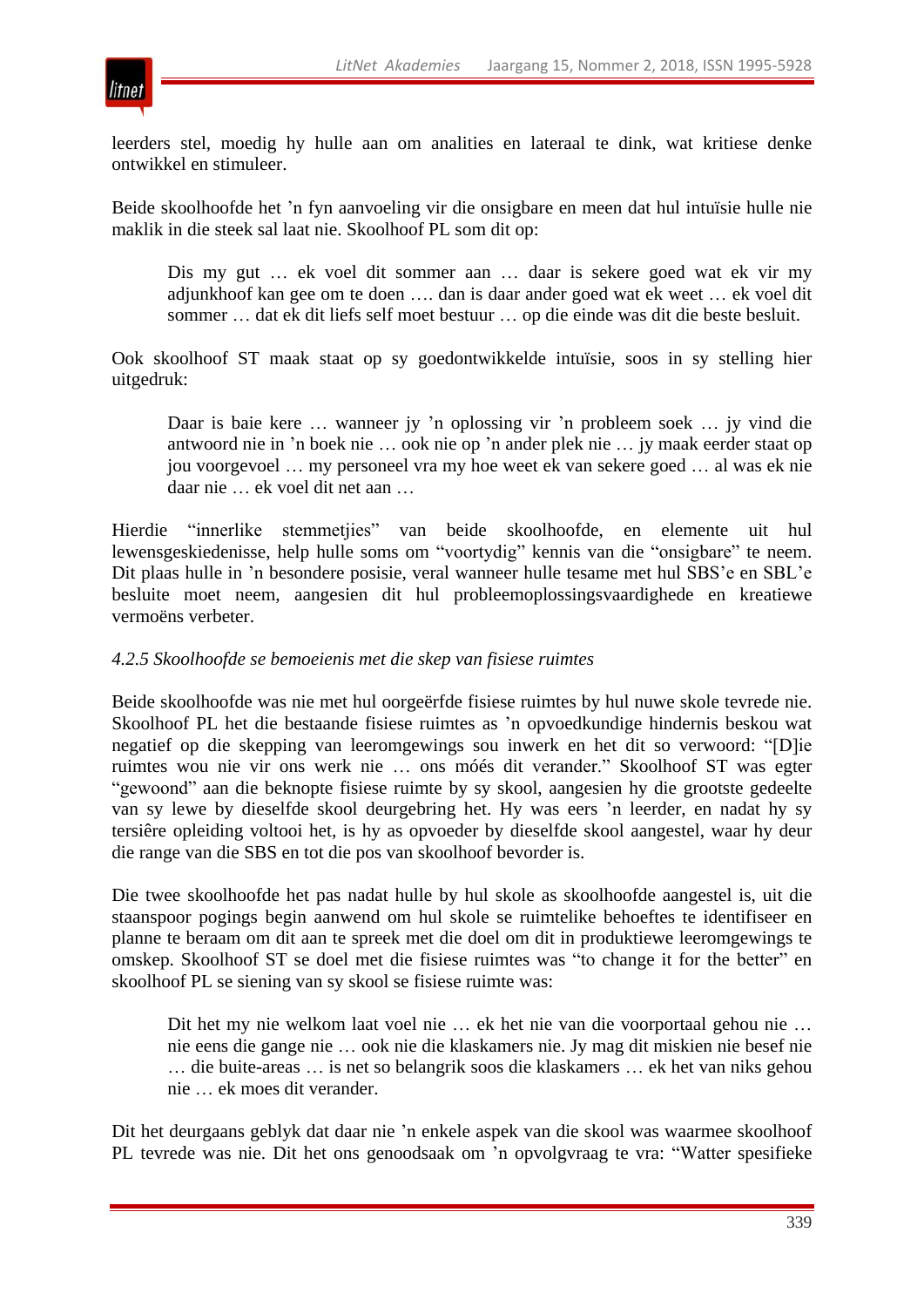

area binne die fisiese ruimtes by jou skool sou jy sê het nie gewerk nie, of watter aspekte daarvan sou jy sê het dringende aandag of verandering nodig gehad?" Hy het geantwoord:

Die hele skool het nie gewerk nie … dinge was nie reg nie … die personeelkamer was op die verste hoek van die skool … weg van die administratiewe kantore en klaskamers … kleedkamers was nie naby die sportvelde nie … die skool het nie nice areas gehad waar die kinders kon speel nie … die onderwysers het nie 'n kamer gehad waar hulle hul aantekeninge of dokumente kon afrol nie … ouers het nie 'n plek gehad om saam met die onderwysers te braai nie … niks het gewerk nie … niks was prakties nie.

Skool ST, daarenteen, is tussen huise in 'n laermiddelklas- en arm werkersklaswoonbuurt vasgepen, en skoolhoof ST het besef dat die enigste uitweg wat hy gehad het om sy skool se leeromgewings te vergroot, was om 'n huis aangrensend aan die skool te koop. Aangesien daar nie so 'n huis in die mark was nie, het hy persoonlik by die huiseienaars gaan aanklop en sy skool se dilemma met hulle gedeel. Omdat die skool in 'n Moslem-woonbuurt geleë is, en Moslems 'n hoë premie op onderwys en opvoeding plaas, het een van die huiseienaars sy huis vir die doel beskikbaar gestel. Skool ST het met behulp van 'n gedeeltelike bydrae van die onderwysdepartement en deur middel van fondsinsamelings die huis gekoop en dit binne vyf jaar kontant afbetaal. Op 'n vraag hoe hy die fondse en samewerking van mense bekom het, asook hoe hy 'n huis in so 'n betreklik kort tydperk kon afbetaal, was sy antwoord:

… dit gaan oor leierskap .... mense weet waar my hart sit … mense weet dat my skool en gemeenskap my alles is … niemand sal vir mnr [skoolhoof ST] nee sê nie … die eienaar [van die huis] het gesê … die familie het besluit ... dat as mnr [skoolhoof ST] sou vra om die huis te koop … sou hulle dit slegs aan hom en die skool verkoop.

Hierdie gebaar van die huiseienaar wat sy huis slegs aan die skool wou beskikbaar stel, is volgens onderwysers by sy skool in 'n fokusgroepbespreking bevestig dat dit waarskynlik te danke is aan die skoolhoof ST se sterk leierskap en die vertroue en respek wat die gemeenskap oor jare vir hom opgebou het. Tydens die omskepping van die nuut-aangekoopte huis het skoolhoof ST 'n leidende rol gespeel om die fisiese ruimtes van die huis in inspirerende en dinamiese voorgestelde leerruimtes te omskep met die doel "om die leerders tot in daardie ruimtes te lok". Na afloop van die "koop-afbreek-bou"-proses het skoolhoof ST seker gemaak dat die huis pragtig geverf word, dat die skool se leuse, waardes, asook wiskundige en taalbegrippe, oral teen die mure aangebring word, nie net om die nuwe lokale (fisiese ruimtes) mooi te laat lyk nie, maar eerder en ook om die leerders se verbeelding en belangstelling in die verskillende vakgebiede te prikkel en te stimuleer. Hy het ook 'n sosiale dimensie aan die nuwe leeromgewing verleen deur leeshoekies met sagte boontjiekussings (―bean bags‖) strategies te plaas, en om dit meer huislik te maak het hy kindervriendelike prente teen die mure aangebring, asook dagligluike in die plafon om natuurlike lig tot in die leerruimtes te laat skyn.

Wat ons egter by skool ST die meeste opgeval het, was skoolhoof ST se pragmatiese en besuinigingsbenadering met die skep van ruimtes, veral hoe hy daarin slaag om deur middel van weldeurdagte aksieplanne en haalbare teikendatums nuwe fisiese ruimtes te skep. Die aanbring van die dakligluike in die plafonne byvoorbeeld was wel vir opvoedkundige redes gedoen, maar soos hy sê, "ook om elektrisiteit te bespaar". Tydens die droogte wat die Kaap beleef, het hy besluit om nie net water te bespaar nie, maar ook 'n estetiese dimensie aan die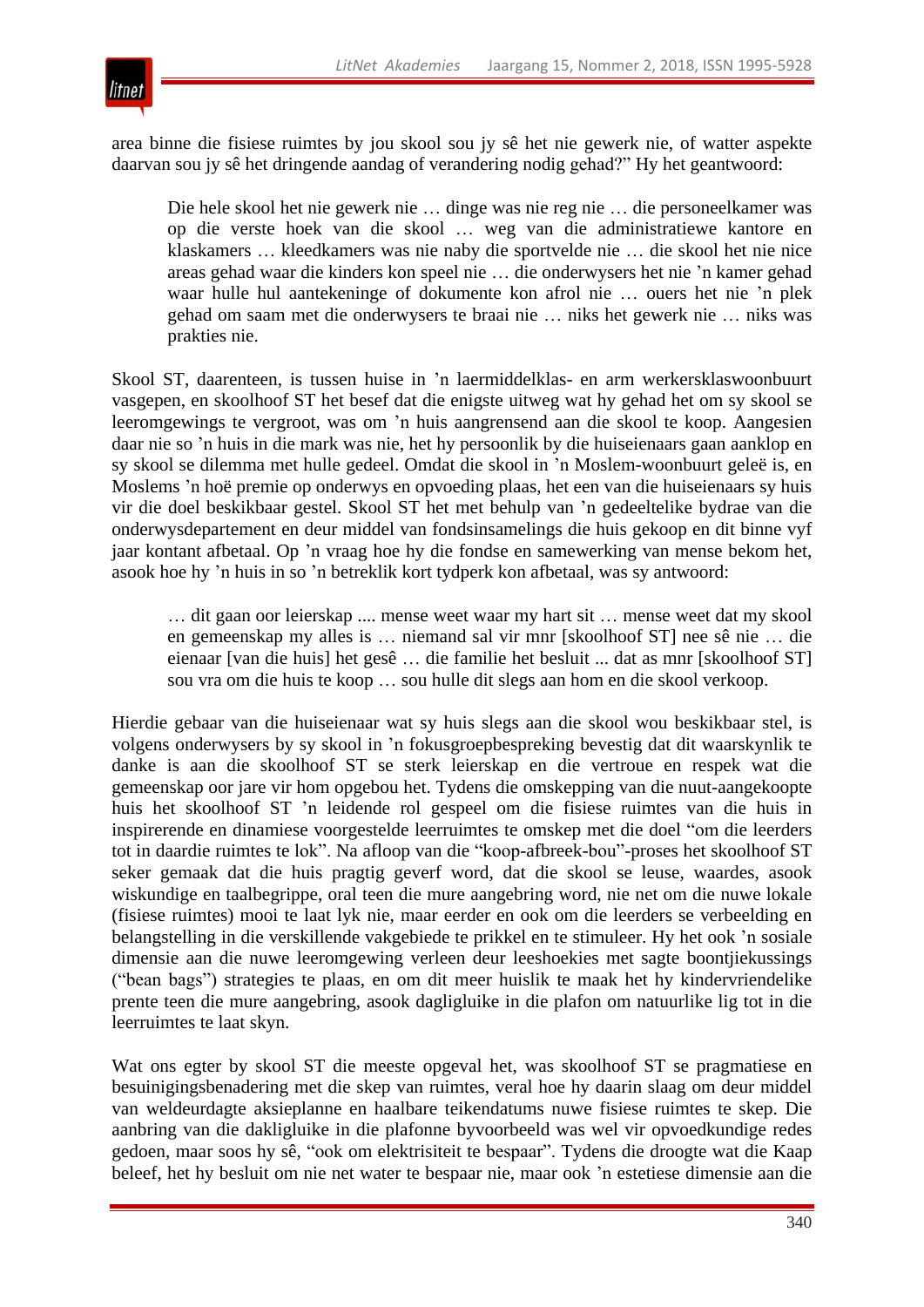

skool se fisiese ruimte te verleen deur blombakke op strategiese plekke onder die lugversorgers se wateroorlooppype al langs die skoolgebou te plaas.

Die twee skoolhoofde se leierskapsbenadering stem sterk ooreen met sekere elemente van transformerende leierskap (Leithwood en Jantzi 2006:205). Ons het by beide skole ook waargeneem hoe hulle deur middel van duidelike artikulering die bou van hul skole se visie, die bereiking van skooldoelwitte, intellektuele stimulering, die aanbied van ondersteuning, die modellering van beste praktyke, die daarstel van hoë, maar haalbare verwagtinge, die skep van 'n gesonde skoolkultuur en veral die skep van skoolstrukture wat deursigtigheid en deelname in besluitneming bevorder, 'n klimaat en kultuur ontwikkel wat bydraes tot die realisering van hul ruimtelike projekte lewer en op verbeterde akademiese uitslae uitloop. Wat egter opmerklik is, is hoe die twee skoolhoofde deur middel van hul mensekennis, insig én begrip van hoe stelsels werk, min aspekte van die skool aan die noodlot oorlaat. Om die heel beste kandidate, veral vir sy skool se "uitgebreide" SBS te bekom, het skoolhoof PL die SBL oorreed om woonstelle met besonderse sosiale ruimtes waarbinne die personeel sosiaal kan verkeer, op 'n stuk "dooie" fisiese ruimte op die skoolterrein te bou. Volgens skoolhoof PL sal sy skool sodoende die "room" van die arbeidsmark na die skool kan lok deur huisvesting teen 'n minimale tarief en ander geldelike voordele aan hulle te bied. Hierdie inisiatief en leierskap van skoolhoof PL en sy SBL stuur 'n sterk boodskap uit dat die skool sy personeel waardeer, wat gevolglik tot hoër vlakke van motivering en dienslewering lei.

Beide skole het, nadat die twee skoolhoofde aangestel is, op vergelykenderwyse akademies begin floreer, en wanneer jy die vraag aan die skoolhoofde stel watter faktore moontlik daartoe bygedra het, antwoord hulle soos volg: skoolhoof PL: "... nadat ons die horrible plekke [fisiese ruimtes] weer nice begin maak het …‖, en skoolhoof ST: ―… die fisiese ruimtes wat nie vir ons gewerk het nie ... het ons reggekry om vir ons te begin werk ..."

Benewens die planne wat hulle gehad het om hul skool se "dooie ruimtes" in funksionele ruimtes te omskep, of fisiese ruimtes so te verander dat dit vir hul skole "kan werk", stem beide skoolhoofde saam dat die klaskamer, oftewel leeromgewing, die belangrikste ruimte by hul skole is. Wat skoolhoof PL se antwoorde so besonders maak, is die verband wat hy tussen ruimte en die leerprosesse tref, asook tussen fisiese ruimte en 'n spesifieke boodskap (positief of negatief) wat die skool doelbewus of ondoelbewus uitstraal.

Al dui hierdie studie op hoe hierdie twee skoolhoofde ruimte skep en hoe hulle die ondersteuning en samewerking van ander verkry, het ons ook waargeneem dat almal nie noodwendig met hulle saamstem nie. Ons het ook waargeneem hoe hulle "diegene wat agtergeraak het, gaan haal het" en deur middel van intellektuele stimulasie en individuele ondersteuning hul doelwitte en die skole se visie bymekaar bring en dit aan hulle verduidelik. Die gevolg is dat daar begrip vir die skoolhoofde se ruimtelike en ander projekte ontstaan, en deurdat daar persoonlike gesprekke plaasvind, ontwikkel daar 'n vertrouensverhouding tussen die skoolhoofde en hul personeel. Ons het tydens waarnemings by sommige personeellede gehoor dat hulle dit wat die skoolhoofde aan hulle voorhou (dit wil sê hul doelwitte en skool se visie), hul eie gemaak het, en as gevolg daarvan "nog meer vir die skool wil doen", en deur dit te doen baat die leerders en die skoolgemeenskap daarby.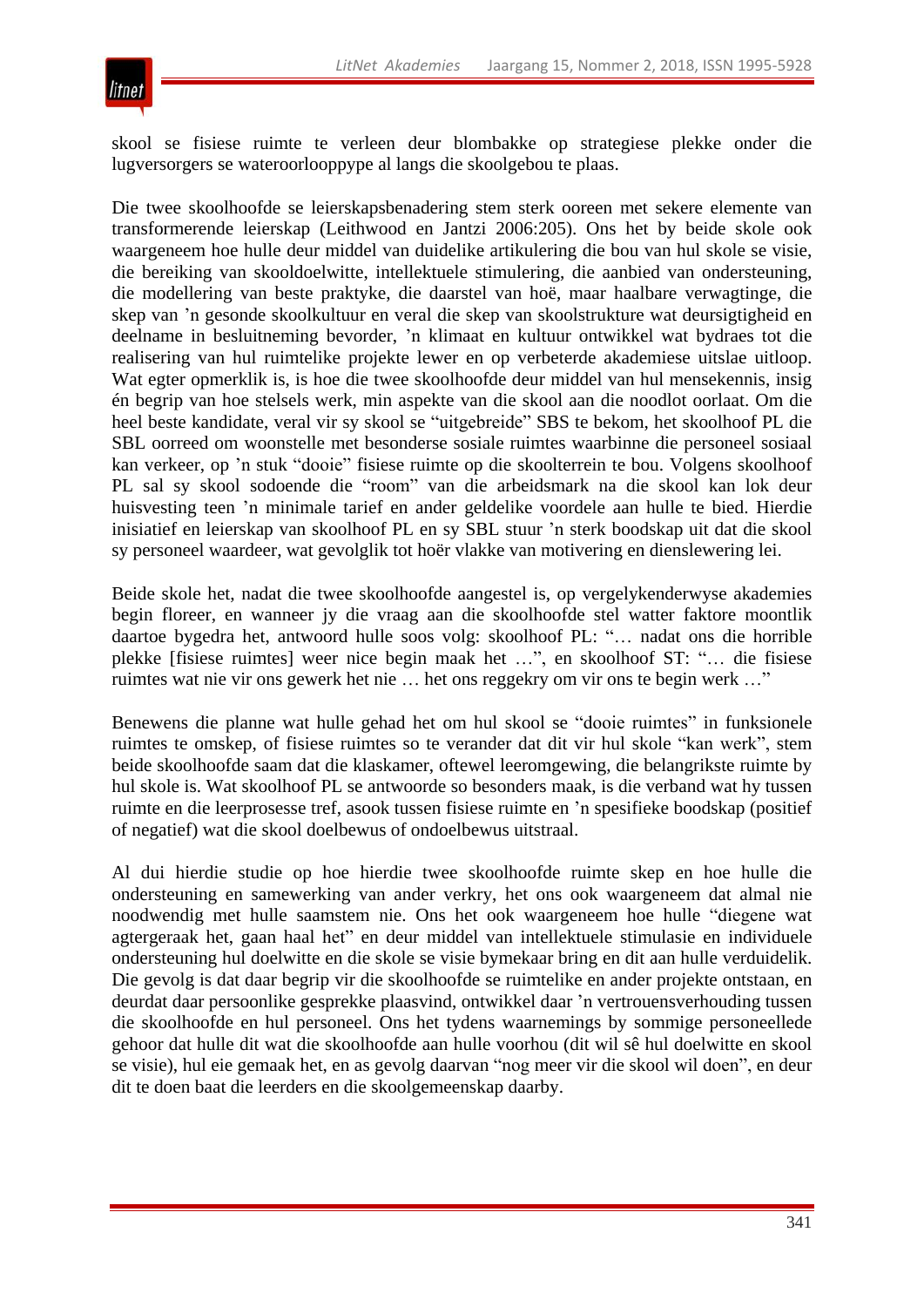

# *4.3 Gevolgtrekking: Leierskapspraktyke, fisiese ruimteskepping en die voortbring van gesonde leeromgewings*

Leeromgewings speel 'n belangrike rol in leerderprestasies, en skoolhoofde wat oor transformerende leierskapseienskappe besit, is in 'n gunstiger posisie as ander skoolhoofde om deur middel van hul eiesoortige leierskaps- en ruimtelike praktyke produktiewe fisiese leerruimtes of leeromgewings te skep om hul opvoeders en leerders se gemoed en gedrag positief te beïnvloed. Ons studie het bevind dat die twee transformerende skoolhoofde se lewensgeskiedenisse 'n belangrike rol in hul ruimteskeppingsvermoë speel en dat hulle met hul hele menswees by ruimteskepping betrokke raak. Alhoewel nie een van hulle in ruimteskepping opgelei is nie, skep elkeen intuïtief, instinktief of eiesoortig ruimtes of leeromgewings by hul skole. Omdat beide intuïtief is, maak hulle ook foute, maar wat ons in hierdie studie waargeneem het, was dat hul "foute" deel geword het van hul sterkpunte, wat hulle met groot vrug aanwend. Skoolhoof PL het gemeld dat hy byvoorbeeld "een groot fout" begaan het nadat hy as skoolhoof aangestel is, en voer aan dat hy eerder "baie vroeër" met ruimteskepping by sy skool moes begin het. Hy is van mening dat as hy dit gedoen het, sy skool in 'n "baie beter posisie [sou] gewees het".

Die twee skoolhoofde in die studie skep of benut hul skole se kultuur, klimaat, godsdiens en waardes, terwyl hulle hul transformerende leierskapspraktyke inspan om die ondersteuning en samewerking van hul skoolgemeenskap, maar veral hul skole se SBS en SBL, te bekom om hul ruimtelike en ander projekte, wat hulle glo 'n verskil by hul skole kan maak, te ondersteun en te laat verwesenlik. Die data wat ons in hierdie studie bekom het, het beide skoolhoofde se ruimtelike praktyke met die skep van fisiese ruimtes belig. Hul hoofdoelwit was om fisiese ruimtes te skep wat die leerders se basiese behoeftes met betrekking tot 'n fisiese leeromgewing sou bevredig, en waarbinne hulle veilig en gelukkig gehalte-onderrig kon ontvang.

Aangesien ruimteskepping hoofsaaklik intuïtief plaasvind en spruit uit mense se lewensgeskiedenisse, kom hul persoonlike karakter ook na vore, en kan hulle nie werklik vir ruimteskepping opgelei of voorberei word nie. Alhoewel ruimteskepping uniek aan sekere mense is, is daar egter sekere elemente in ruimteskepping waarna mense kan streef wat aan individuele leierskapstyle van mense gekoppel is en wat weer deur sulke leiers en hul leierskapstyle aan ander oorgedra kan word.

Die vernaamste bevinding van ons studie is dat die persoonlike eiesoortigheid van die skoolhoofde se leierskapstyle en ruimtelike praktyke tot suksesvolle ruimteskepping lei. Dit is veral hul transformerende leiereienskappe en ruimtelike praktyke, wat sterk deur hul lewensgeskiedenisse beïnvloed word, wat tot die skepping van hierdie produktiewe fisiese ruimtes aanleiding gee. Die fisiese ruimtes wat hulle in veilige en produktiewe leeromgewings omskep, lig die gebruikers se gemoed, verbeter hul beweging, dissipline en gedrag, en ondersteun die leer-en-onderrig-kultuur wat daarbinne plaasvind.

Die verband tussen transformerende leierskap en die skep van produktiewe leerruimtes of leeromgewings kan in verdere studies ondersoek word, asook die verwantskap wat dit met verbeterde klaskamerpraktyke in skole het. Dit behoort insiggewend te wees, aangesien 'n skoolhoof se leierskapspraktyke en invloed op 'n skool se suksesse volgens die literatuur slegs 'n indirekte impak het (Christie en Lingard 2001; Christie, Sullivan, Duku en Gallie 2010). Met die Suid-Afrikaanse onderwys wat tans onder groot druk verkeer om te presteer,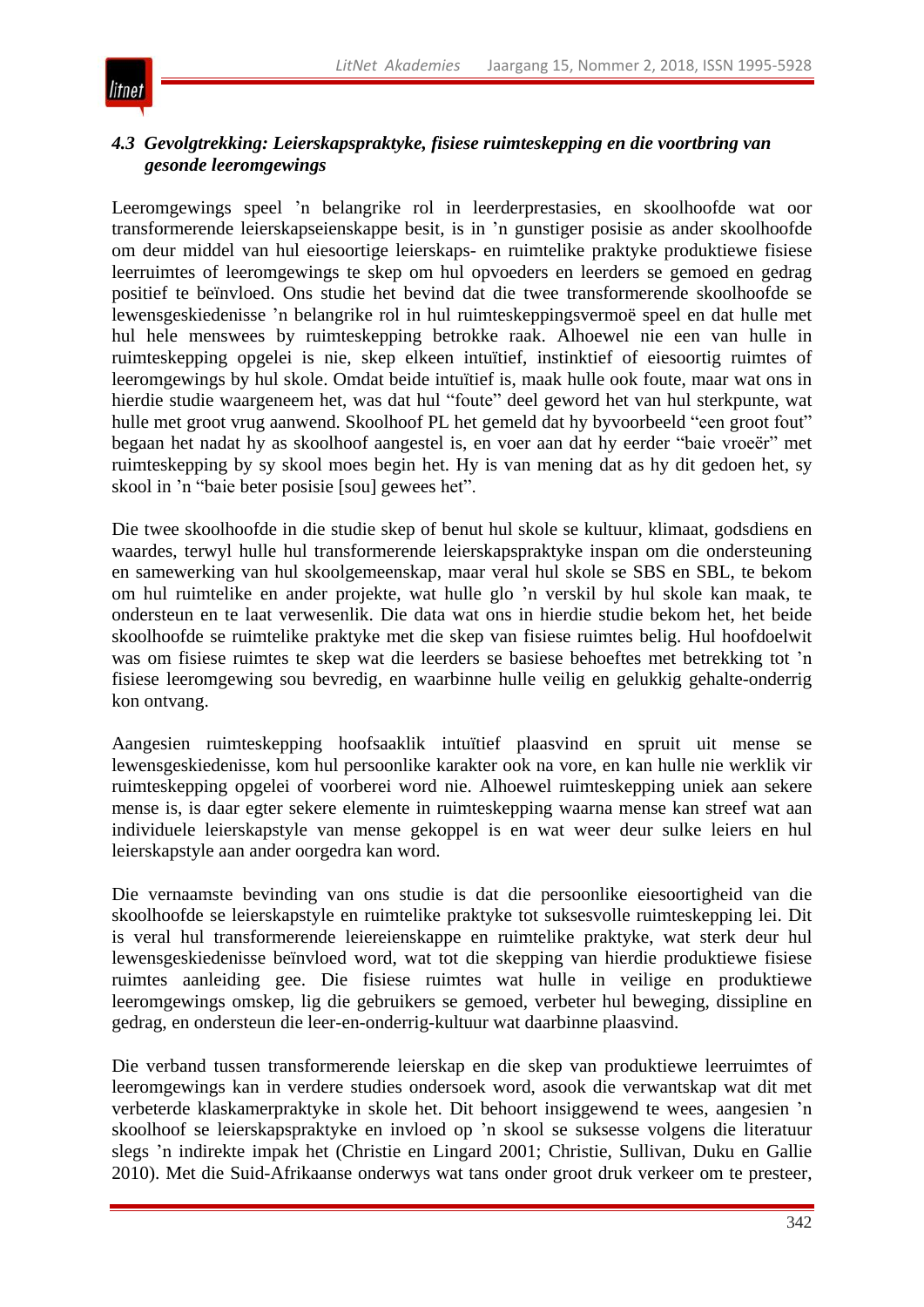

en ons leerders se swak prestasies soos gemeet aan internasionale toetse (Spaull 2011; 2013; 2015; Van der Berg 2015; Spaull e.a. 2016), sal dit goed wees om te sien tot watter mate die skep van produktiewe leerruimtes en leeromgewings tot 'n verbetering in ons land se leerderprestasies in veral onderpresterende skole kan bydra.

### **Bibliografie**

Babbie, E. en J. Mouton. 2006. *The practice of social research*. Oxford, New York: Oxford University Press.

Bernstein, R. 1983. *Beyond objectivism and behavior*. Philadelphia: University of Pennsylvania Press.

Bernstein, R. 2010. *The pragmatic turn*. Malden, MA: Polity Press.

Blackmore, J., D. Bateman, J. Loughlin, J. O'Mara, en G. Aranda. 2010. *The connection between learning spaces and student learning outcomes: A literature review*. Melbourne: Department for Education and Early Childhood Development.

Brenner, N. en S. Elden. 2001. Henri Lefebvre in contexts: An introduction. *Antipode*, 33(5):763–8.

Burger, J.R.V. 2013. How do school leaders negotiate space in order to motivate teachers? MEd-verhandeling, Universiteit Stellenbosch.

—. 2017. Skoolhoofde se leierskapspraktyke met betrekking tot die skepping van ruimte by hul skole. PhD-proefskrif, Universiteit Stellenbosch.

Bush, T. 2007. Educational leadership and management: Theory, policy, practice. *South African Journal of Education*, 27:391–406.

—. 2008. From management to leadership: Semantic or meaningful change? *Educational Management Administration and Leadership*, 36(2):271–88.

CABE. 2006. Assessing secondary school quality: Research report. Londen: Commission for architecture and built environment.

—. 2009. School design – don't shred the evidence: Commission for architecture and built environment. http:/www.cabe.org.uk/articles/school-design-forward-not-back (25 Julie 2012 geraadpleeg).

—. 2010. Creating excellent primary schools: A guide for clients: Commission for architecture and built environment. http:/www.cabe.org.uk/files/creating-excellent-primaryschools (25 Julie 2012 geraadpleeg).

Christie, P. 2008. *Opening the doors of learning: Changing schools in South Africa*. Johannesburg: Heinemann.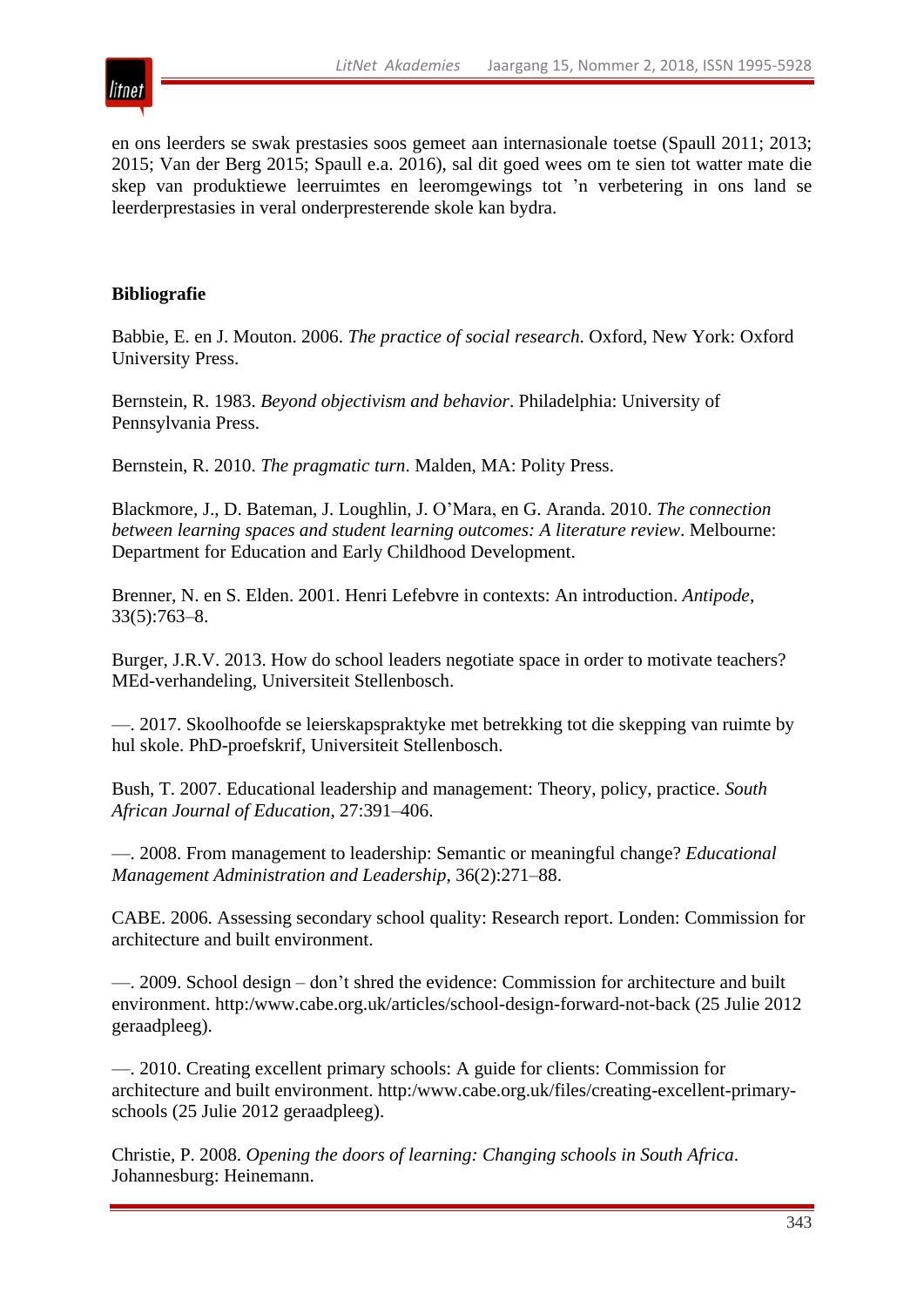

—. 2010. Landscapes of leadership in South African schools: Mapping the changes. *Educational Management Administration and Leadership*, 38(6):694–711.

Christie, P. en B. Lingard. 2001. Capturing complexity in educational leadership: Referaat by die jaarlikse American Educational Research Association gelewer. Seattle: WA, 10–14 April.

Christie, P., D. Butler en M. Potterton. 2007. *Schools that work*. Pretoria: Department of Basic Education.

Christie, P., P. Sullivan, N. Duku en M. Gallie. 2010. Researching the need: School leadership and quality education in South Africa. Verslag voorberei vir Bridge, Suid-Afrika.

De Vos, A.S., H. Strydom, C.B. Fouché en C.S.L. Delport. 2005. *Research at grassroots: For the social sciences and human services professions*. Pretoria: Van Schaik.

Dewey, J. 1907. *The school and society and the child and the curriculum*. Chicago: University of Chicago Press.

DfES. 2003. *Building schools for the future: Consultation on a new approach to capital investment.* Londen: Department for Education and Skills.

Duggleby, W. 2005. What about focus group interaction data? *Qualitative Health Research*, 15:832–40.

Eacott, S. 2010. Studying school leadership practice: A methodological discussion. *Issues in Educational Research*, 20(3):220–33.

—. 2011. Leadership strategies: Re-conceptualising strategy for educational leadership. *School Leadership and Management*, 31(1):35–46.

Earley, P. en D. Welding. 2004. *Understanding school leadership.* Londen: SAGE.

Elden, S. 2014. Interview with Lukasz Stanek about Henri Lefebvre, "Toward an architecture of enjoyment" and the use of value theory. *Society and Space*. http://societyandspace.com/ material/interviews/interview-with-lukaszstanek-about-henri-lefebvre-toward-anarchitecture-of-enjoyment-anduse-value-of-theory (12 Maart 2015 geraadpleeg).

Erlauer, A. 2003. *The brain-compatible classroom. Using what we know about learning to improve teaching.* Virginia: Association for Supervision and Curriculum Development (ASCD).

Fataar, A. 2007. Educational renovation in a South African "township on the move": A social-spatial analysis. *International Journal of Educational Development*, 27(6):599–612.

—. 2009. The reflexive adaptations of school principals in a "local" South African space. *International Journal of Inclusive Education*, 13(3):315–34.

—. 2010. *A pedagogy of hope in the "capacity to aspire": Youth subjectivity across the postapartheid schooling landscape*. Stellenbosch: Universiteit Stellenbosch-drukpers.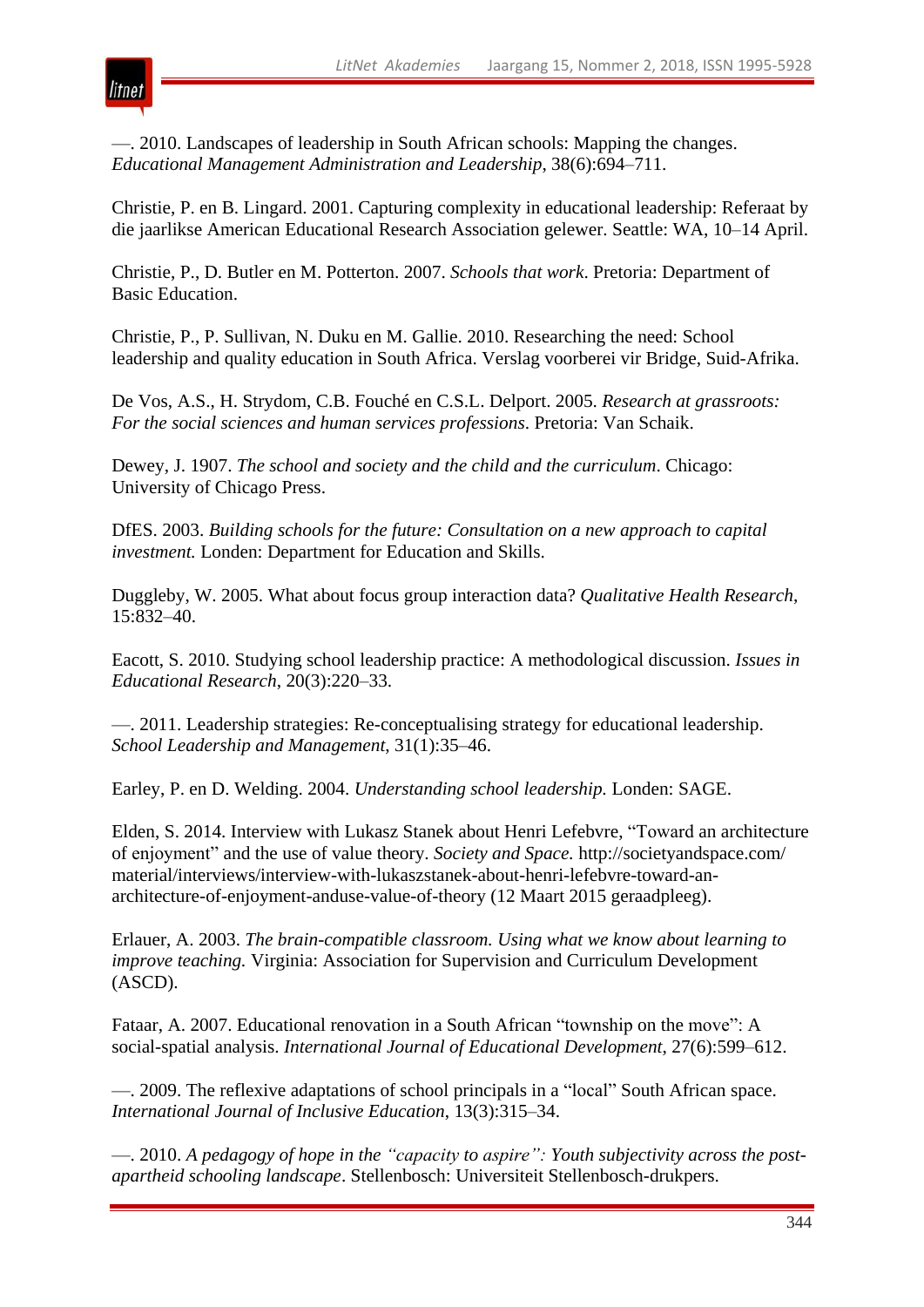

—. 2015. *Engaging schooling subjectivities across post-apartheid urban spaces*. Stellenbosch: Sun Media.

Fataar, A. en A. Paterson. 2002. The culture of learning and teaching: Teachers and moral agency in the reconstruction of schooling in South Africa. *Education and Society*,  $20(2):5-25.$ 

Fay, B. 1974. *Social theory and political practice*. Londen: George Allan & Unwin Ltd.

Foucault, M. 1979. *Discipline and punish*. New York: Vintage Books.

—. 1986. Of other spaces. *Diacritics*, 16:22–7.

Furman, R. 2009. Brain compatible classroom. http://www.robinfogarty.com/briancompatible-classrooms-21.html (12 November 2013 geraadpleeg).

Granger, D. 2006. *John Dewey, Robert Pirsig and the art of living: Revisioning aesthetic education*. New York: Palgrave MacMillan.

Hallinger, P. 2003. Leading educational change: Reflections on the practice of instructional and transformational leadership. *Cambridge Journal of Education*, 33:329–51.

—. 2005. Instructional leadership and the school principal: A passing fancy that refuses to fade away. *Leadership and Policy in Schools*, 4(3):1–20.

Hallinger, P. en R. Heck. 2002. *What do you call people with visions? The role of vision, mission, and goals in school leadership and improvement.* In Leithwood en Hallinger (reds.) 2002.

—. 2010. Collaborative leadership and school improvement: Understanding the impact on school capacity and student learning. *School Leadership and Management*, 30(2):95–110.

Hattie, J. 2009. *Visible learning: A synthesis of over 800 meta-analyses relating to achievement.* Londen: Routledge.

Hein, C. 2010. Shaping Tokyo: Land development and planning practice in the early modern Japanese metropolis. *Journal of Urban History*, 36(4):447–84.

Henning, E., W. van Rensburg en B. Smit. 2004. *Finding your way in qualitative research.* Pretoria: Van Schaik Uitgewers.

Heystek, J. 2006. School governing bodies in South Africa: Relationships between principals and parent governors – a question of trust? *Education Management, Administration and Leadership*, 34(4):473–81.

—. 2007. Reflecting on principals as managers or moulded leaders in a managerialistic school system. *South African Journal of Education*, 27(3):491–505.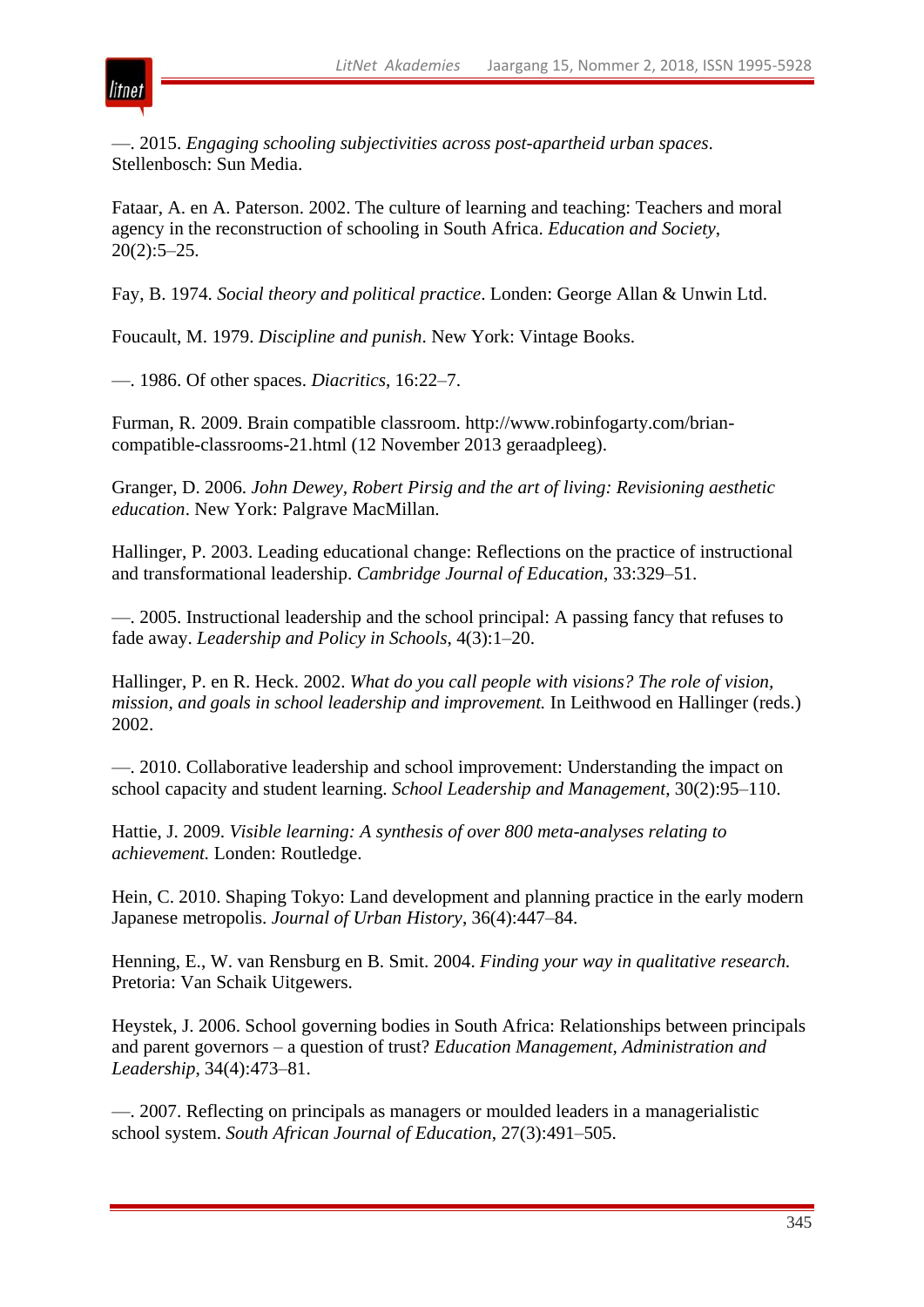

—. 2010. Governing body's responsibility and power for quality education. *Journal of Education* 48:99–119.

—. 2011. Motivation to lead, manage or govern schools for results – which results? Professorale intreelesing, Universiteit Stellenbosch.

—. 2015. Principals' perceptions of the motivation potential of performance agreements in underperforming schools. *South African Journal of Education*, 35(2):1–10.

Heystek, J. en P. Pashiardis. 2007. School improvement – it is achievable: A case study from a South African school. In Sunal en Mutua (reds.) 2007.

Hoadley, U. en C. Ward. 2008. *Managing to learn: Leadership of curriculum and instruction in South African secondary schools*. Pretoria: RGN.

Hoadley, U., P. Christie en C. Ward. 2009. Managing to learn: Instructional leadership in South African secondary schools. *School Leadership and Management*, 29(4): 373–89.

Holstein, J. en J. Gubrium (reds.). 1995. *The active interview: Qualitative research methods.* Thousand Oaks, CA: Sage.

Jacklin, H. 2004. Discourse, interaction and spatial rhythms: Locating pedagogic practice in a material world. *Pedagogy, Culture and Society*, 12(3):373–98.

Krueger, R. en M. Casey. 2000. *Focus groups: A practical guide for applied research*. Thousand Oaks, CA: Sage.

Learning Spaces Development Group. 2012. *A learning spaces manifesto.* Londen: City University of London.

Learning in Higher Education. 2013. *LiHE – Michigan – Learning spaces in higher education.* http://www.lihe.info/future-events/learning-spaces-in-higher-education (4 Desember 2013 geraadpleeg).

Lefebvre, H. 1991. [1974]. *The production of space*. (Vertaal uit Frans deur D.N. Smith.) Oxford: Blackwell Publishers.

Leithwood, K. 1996. School restructuring, transformational leadership and the amelioration of teacher burnout. *Anxiety, Stress and Coping*, 9:199–215.

Leithwood, K., J. Chapman, D. Corson, P. Hallinger en A. Hart (reds.). 1996. *International handbook of educational leadership and administration*. Dordrecht: Kluwer.

Leithwood, K. en P. Hallinger (reds.). 2002. *Second international handbook of educational leadership and administration.* Dordrecht: Kluwer.

Leithwood, K. en D. Jantzi. 2006. Transformational school leadership for large-scale reform: Effects on students, teachers, and their classroom practices. *School Effectiveness and School Improvement*, 17(2):201–27.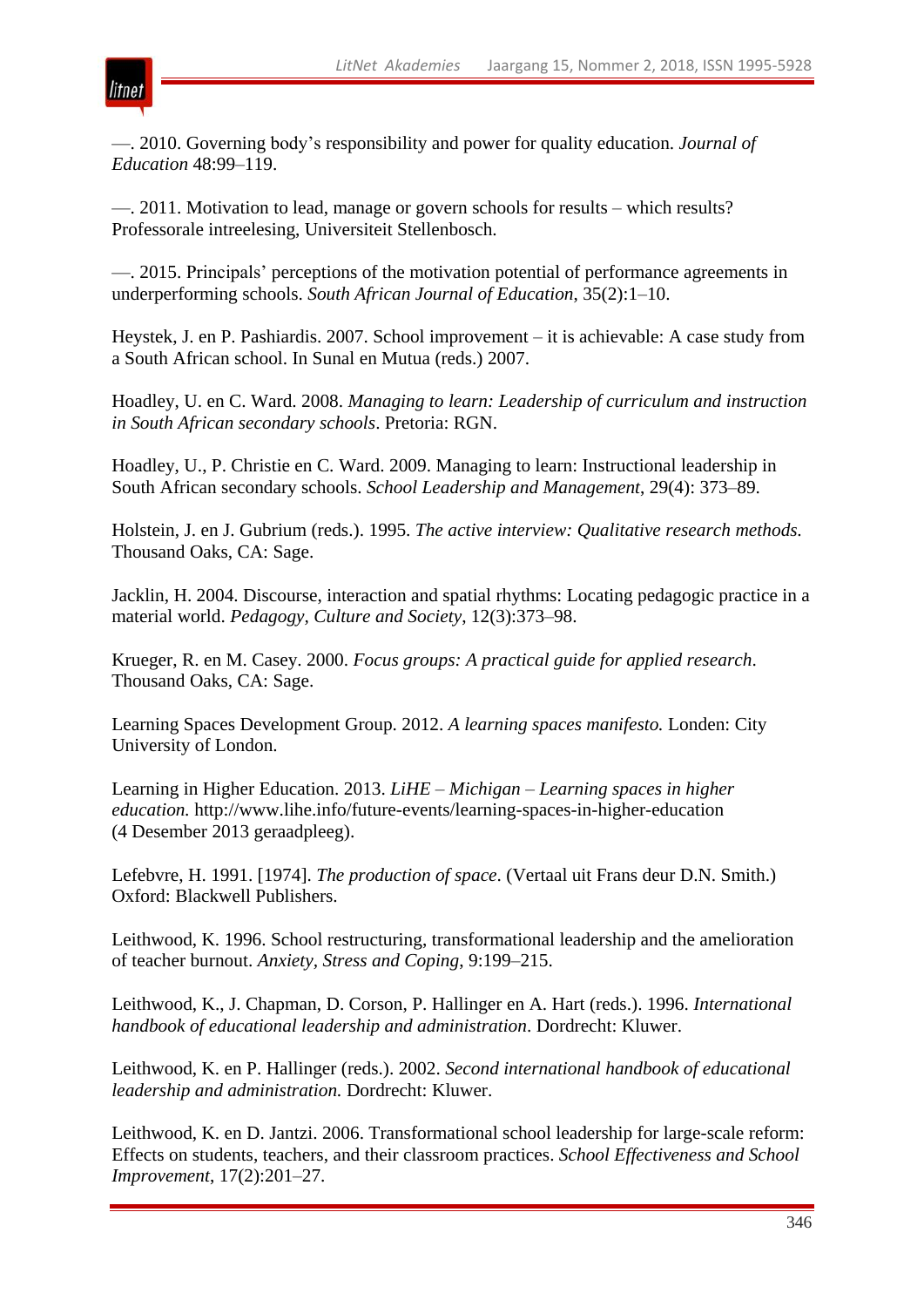

Leithwood, K., D. Jantzi en R. Steinbach (reds.). 1999a. *Changing leadership for changing times*. Philadelphia, PA: Open University Press.

Leithwood, K., D. Jantzi, L. Earl, M. Fullan en M. B. Levin. 2004. Leadership for large-scale reform. *School Leadership and Management*, 24(1):57–80.

Lengel, T, en M.S. Kuczala. 2010. *The kinesthetic classroom: Teaching and learning through movement.* Thousand Oaks, Kalifornië: Regional Training Center en Corwin, Sage.

Lühmann, N. 2005. *The medical code*. Wiesbaden, Duitsland: VS Verlag.

Lüscher, M. 1969. *The Lüscher colour test*. Basel, Switserland: Test-Verlag.

Mackenzie, N. en S. Knipe. 2006. Research dilemmas: Paradigms, methods and methodology. *Issues in Educational Research*, 16(2):193–205.

Massey, D. 2005. *For space.* Londen: Sage.

Merrifield, A. 2006. *Henri Lefebvre: A critical introduction*. Londen: Routledge.

Microsoft Corporation. 2006. *Building the school of the future: A guide for 21st century learning environments*. http://download.microsoft.com/download/C/4/5/C45EB9D7-7685- 4AFD-85B3-DC66F79277AB/SOF%20Green-singlepages%202-26.pdf (28 Junie 2012 geraadpleeg).

Middleton, S. 2014. *Henri Lefebvre and education: Space, history, theory*. Londen: Routledge.

Morgan, D.L. 1988. *Focus groups as qualitative research*. Newbury Park, CA: Sage.

Nespor, J. 1997. *Tangled up in school: Politics, space, bodies, and signs in the education process*. Michigan: Lawrence Erlbaum.

Oblinger, D. (red.). 2006. Learning Spaces. www.educause.edu/learningspaces (25 Augustus 2012 geraadpleeg).

OFSTED. 2011. Raising standards, improving lives: The Office for Standards in Education, Children's Services and Skills Strategic Plans 2011–2015: Office for Standards in Education in England. http://www.ofsted.gov.uk/resources/raising-standards-improving-lives-office-forstandards-education-childrens-services-and-skills-strat-0 (27 September 2012 geraadpleeg)

Ӧstman, L. 2005. A pragmatist theory of design. PhD-proefskrif, Stockholm: School of Architecture, Royal Institute of Technology.

OWP/P Architects, VS Furniture, Bruce Mau Design. 2010. *The third teacher: 79 ways you can use design to transform teaching and learning: A collaborative project*. New York: Abrams.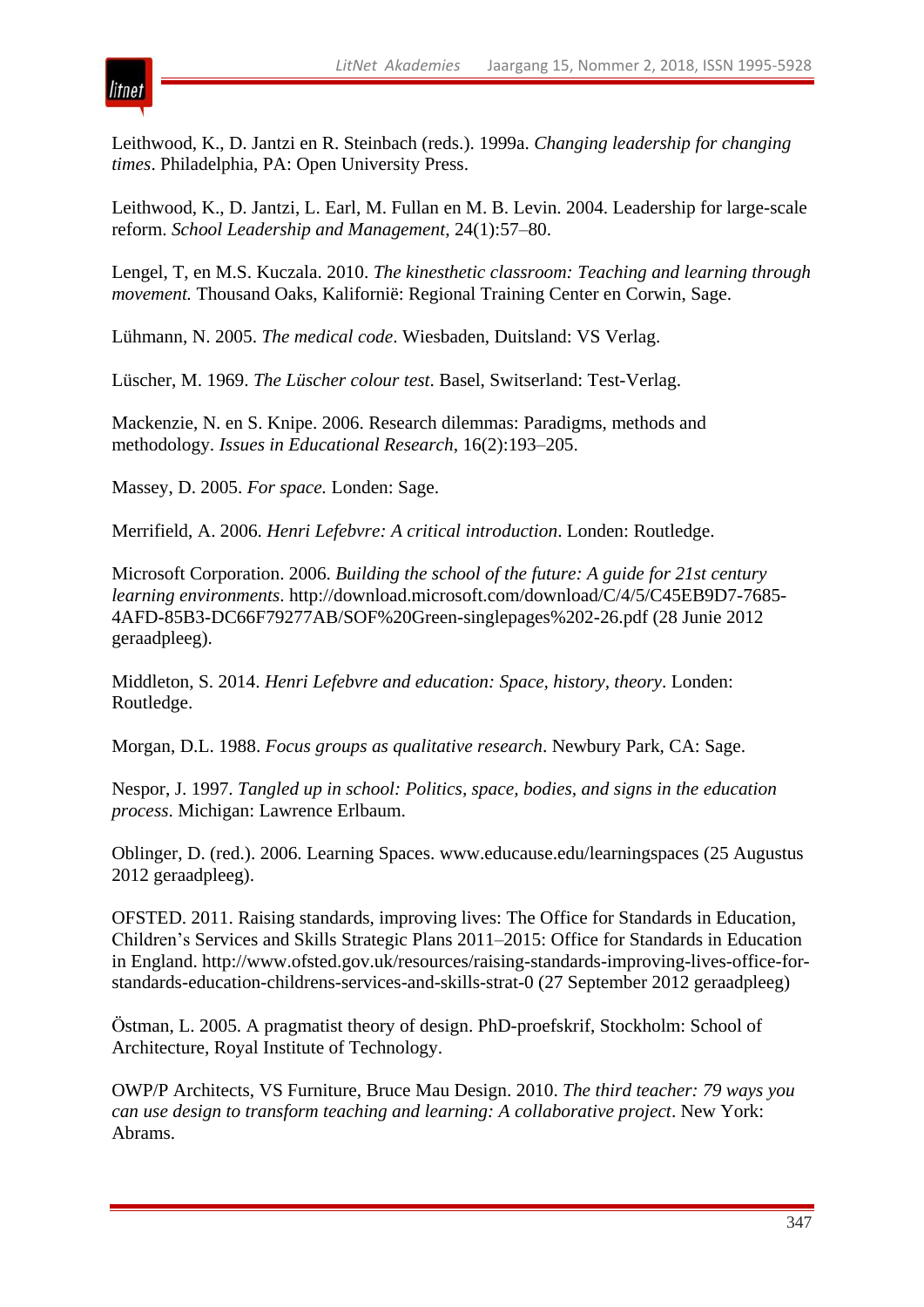

PAM. 2016. Personnel Administration Measures: G.N. 170 of 2016. Staatskoerant nr. 39684, 12 Februarie 2016.

Peirce, C. 1931-1935. *The collected papers of Charles Sanders Peirce.* Cambridge: Harvard University Press.

Peters, D.A. 1993. Improving quality requires consumer input: Using focus groups. *Journal of Nursing Care Quality*, 7:34–41.

Punch, K.F. 2005. *Introduction to social research: Quantitative and qualitative approaches*. Londen: Sage.

Rorty, R. 2009. *Philosophy and the mirror of nature*. Princeton: Princeton University Press.

Scott-Webber, L., J. Branch, P. Bartholomew en C. Nygaard. 2014. *Learning space design in higher education*. Oxfordshire, VK: Libri Publishing.

Silverman, D. 2000. *Doing qualitative research: A practical handbook*. Londen: Sage.

Simpson, M. en J. Tuson. 2003. *Using observations in small-scale research: A beginner's guide*. Glasgow: University of Glasgow.

Soja, E. 1996. *Thirdspace: Journeys to Los Angeles and other real-and-imagined places.* Oxford: Blackwell.

Spaull, N. 2013*. South Africa's education crisis*. Johannesburg: Centre for Development and Enterprise.

—. 2015. Accountability and capacity in South African education. *Education as Change*, 19(3):113–42.

Spaull, N., S. van der Berg, G. Wills, M. Gustafsson en J. Kotzé. 2016. Laying firm foundations: Getting reading right. Final report to the ZENEX foundation on poor student performance in Foundation Phase literacy and numeracy. Stellenbosch: RESEP. www.resep.sun.ac.za (1 Februarie 2017 geraadpleeg).

Stewart, D., P. Shamdasani en D. Rook. 2007. *Focus groups: Theories and practice.* Thousand Oaks, CA: Sage.

Suid-Afrika. 1996. Suid-Afrikaanse Skolewet, Wet 84 van 1996. Pretoria: Staatsdrukkery.

Sunal, C.S. en K. Mutua (reds.). 2007. *The enterprise of education, research on education in Africa, the Caribbean, and the Middle East, Book IV*. Charlotte, NC: Information Age Publishing.

Tashakkori, A. en C. Teddlie. 2003. *Handbook of mixed methods in social and behavioral research.* Thousand Oaks, CA: Sage.